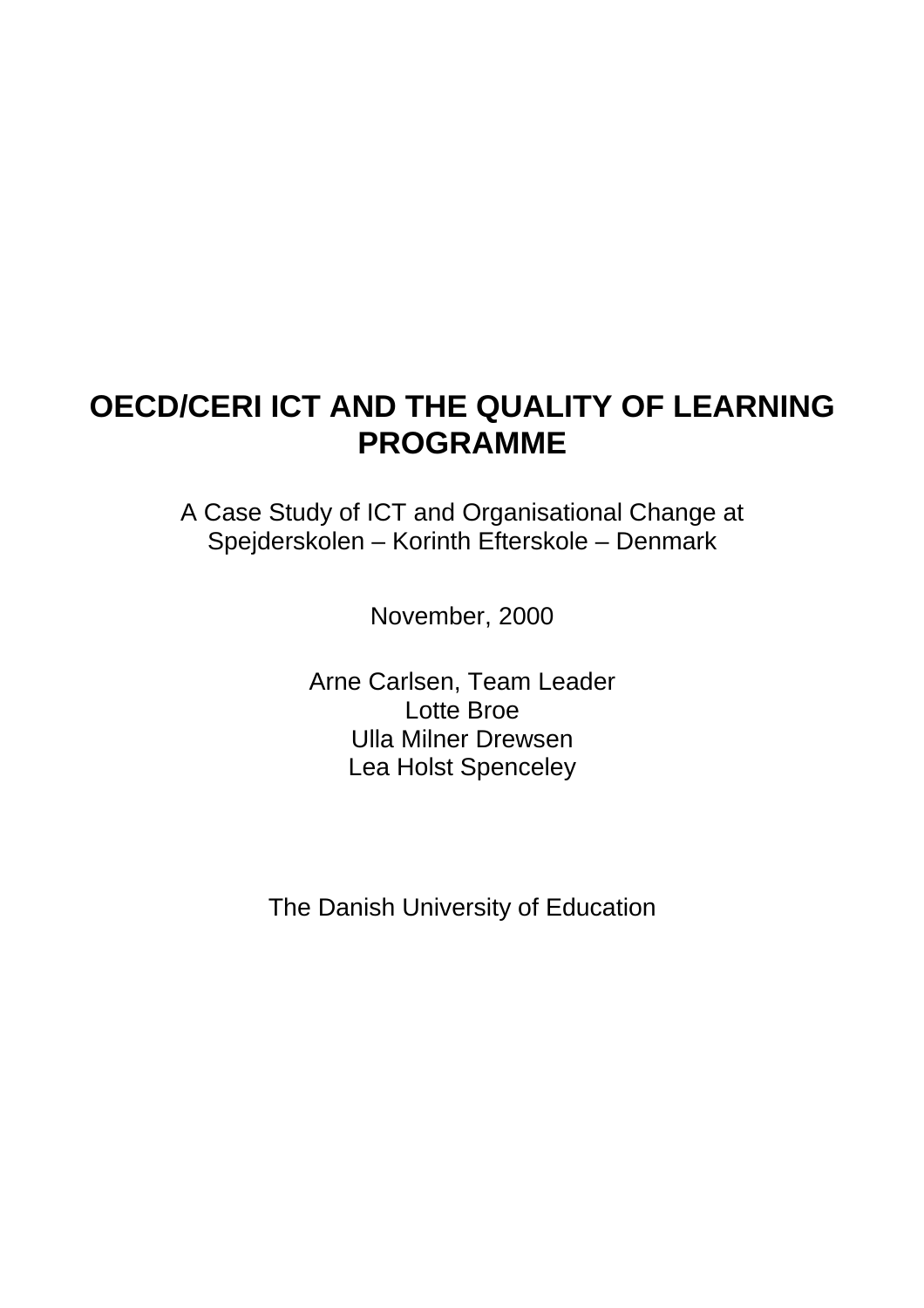# **Contents**

## **1 Presentation of Spejderskolen – Korinth Efterskole 3**

**2 The past 5**

### **3. The present 7**

3.1 ICT in organization innovation 7

School culture and development 7

Communication9

Staff development 9

3.2 ICT in teaching 10

Advantages and disadvantages at ICT in teaching 12

Academic rigour and equity 13

3.3 The diffusion pattern of the innovation14

The role of the leadership 14

Sustainability and scalability 15

## **4 Discussion of hypotheses 18**

4.1 Hypothesis 1 18

- 4.2 Hypothesis 2 19
- 4.3 Hypothesis 3 20
- 4.4 Hypothesis 4 22
- 4.5 Hypothesis 5 23
	- **5 The future 25**
	- **Appendix A 26**
	- **Appendix B 27**
	- **Appendix C 28**
	- **Notes 30**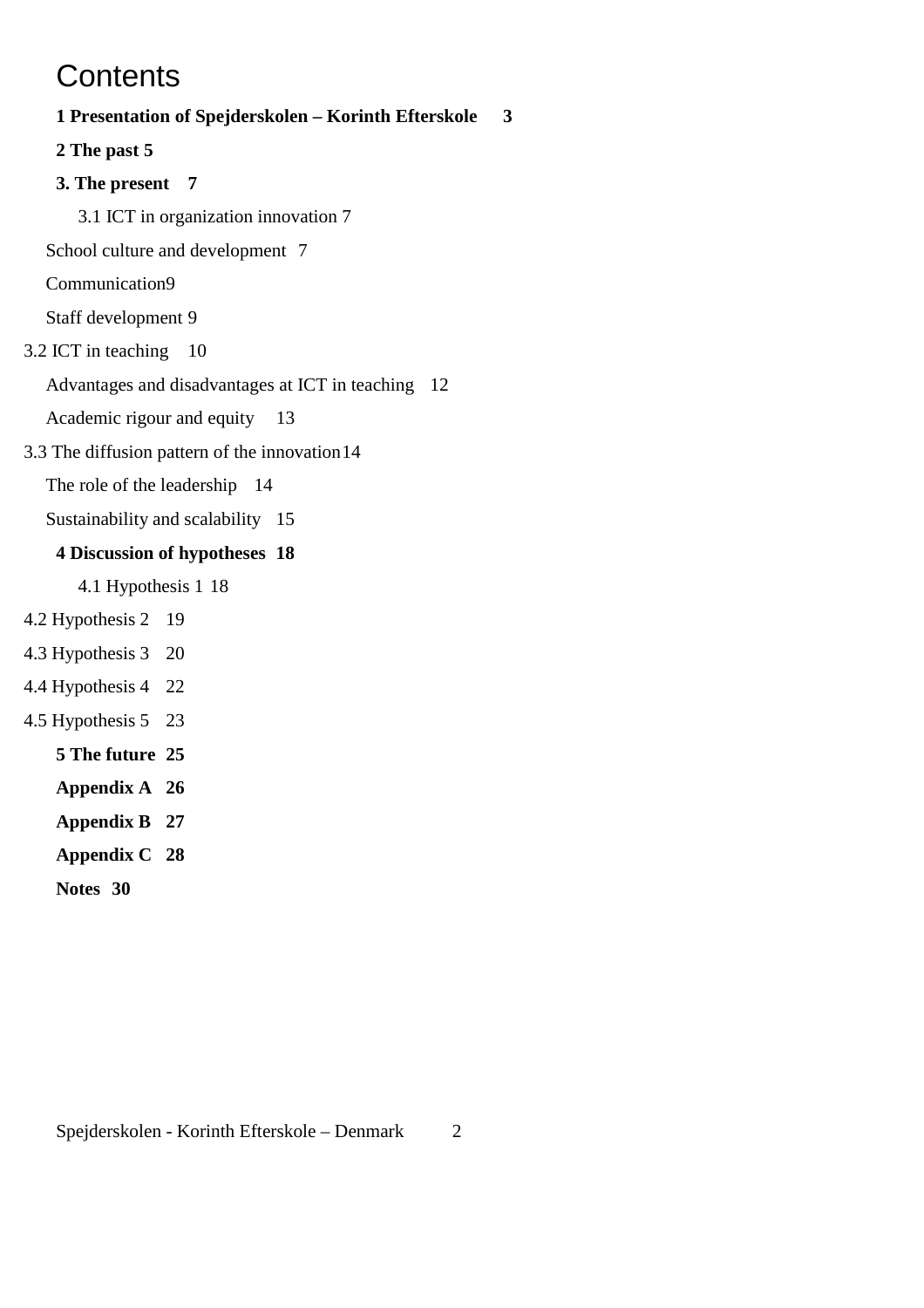# 1 Presentation of Spejderskolen – Korinth Efterskole

The school was started in 1922 as a domestic science school managed by two elderly ladies actively engaged in the Guide Scout Movement. The school applied only to girls and not until the 1970es – during the period when the present male principal was employed as a teacher – did the school open its doors to boys. At the end of the 1980es the school was changed into a continuation school (boarding schools for students on grade levels 8, 9 and (primarily) 10 from all over the country) with the structure it has today and subject to the legislation on independent schools.

Spejderskolen - Korinth Efterskole has capacity for 55 students boarding for one or two years and offers education on the 9th and 10th grade levels, and the students may enter for the standard leaving examinations of the folkeskole (primary and lower secondary school).

Above practical subjects and subjects related to scouting the students are offered the possibility of signing up for five subjects preparatory for leaving examinations: reading, mathematics, English, German and physics. As something new the school year has been divided into separate educational courses of which the first are thematic (for instance nature and environment, internationalization), while the finishing course is optional. During these periods all subjects are co-operating on the actual themes.

The staff consists of 9 persons including janitor and school secretary.

85% of the school's income derives from public funds, while the rest is paid by the parents. Of the school's budget for teaching material abt. 13% cover ICT – primarily the school's world wide web connection.

Above the computers the school is using for administrative purposes there is a computer room with nine personal computers plus a few distributed in the classrooms, which indicates a total of 6,1 students per school computer – all with www access. However, about half the students have a computer in their room, and added to the school computers this makes a total of 1,7 student per computer. The school computers were donated by a local bank which was updating its hardware. To upgrade the computers the principal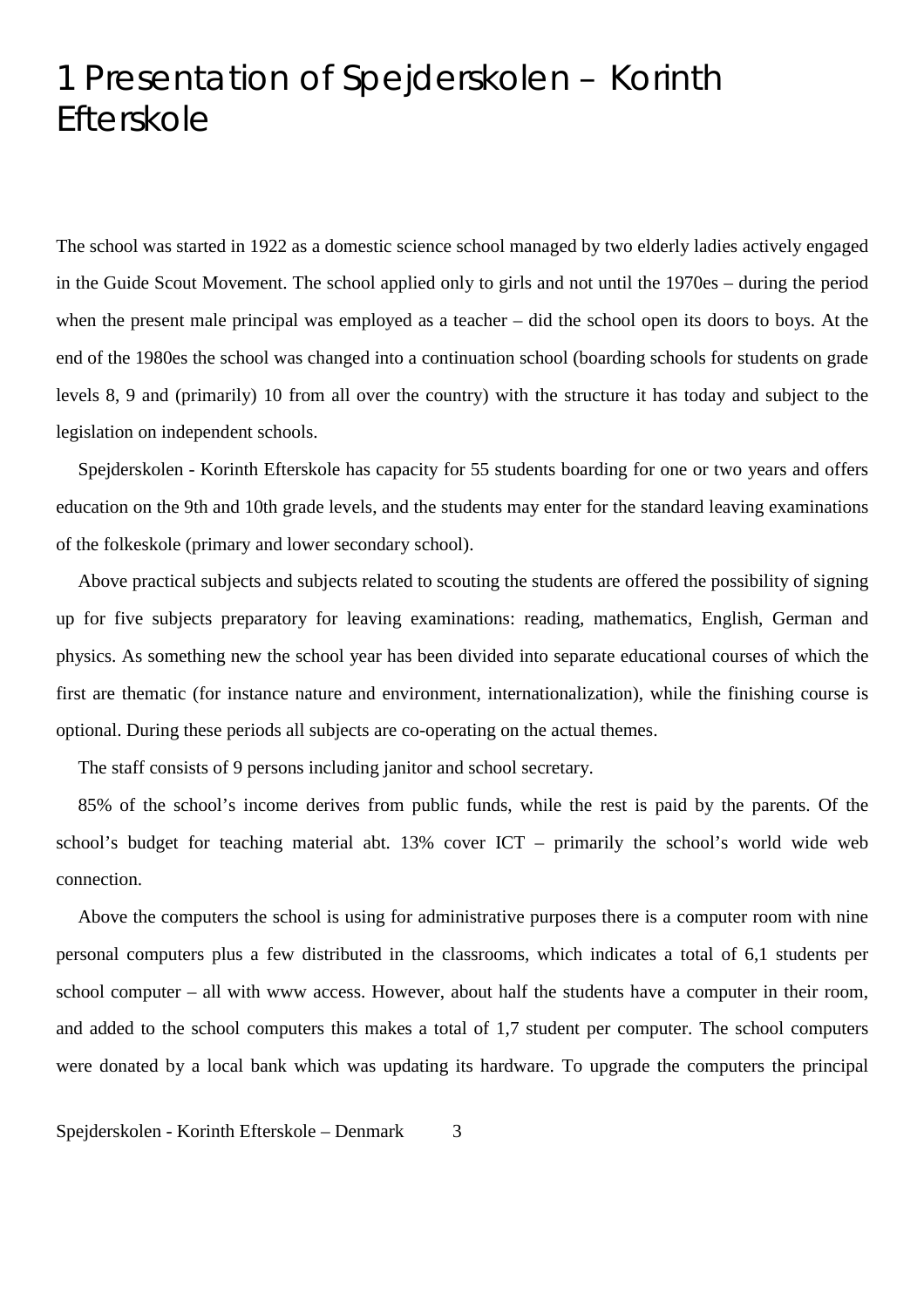subsequently installed cd-rom drives. As far as software is concerned the school is licensed for a number of Lotus products and above that uses the freeware accessible on the www.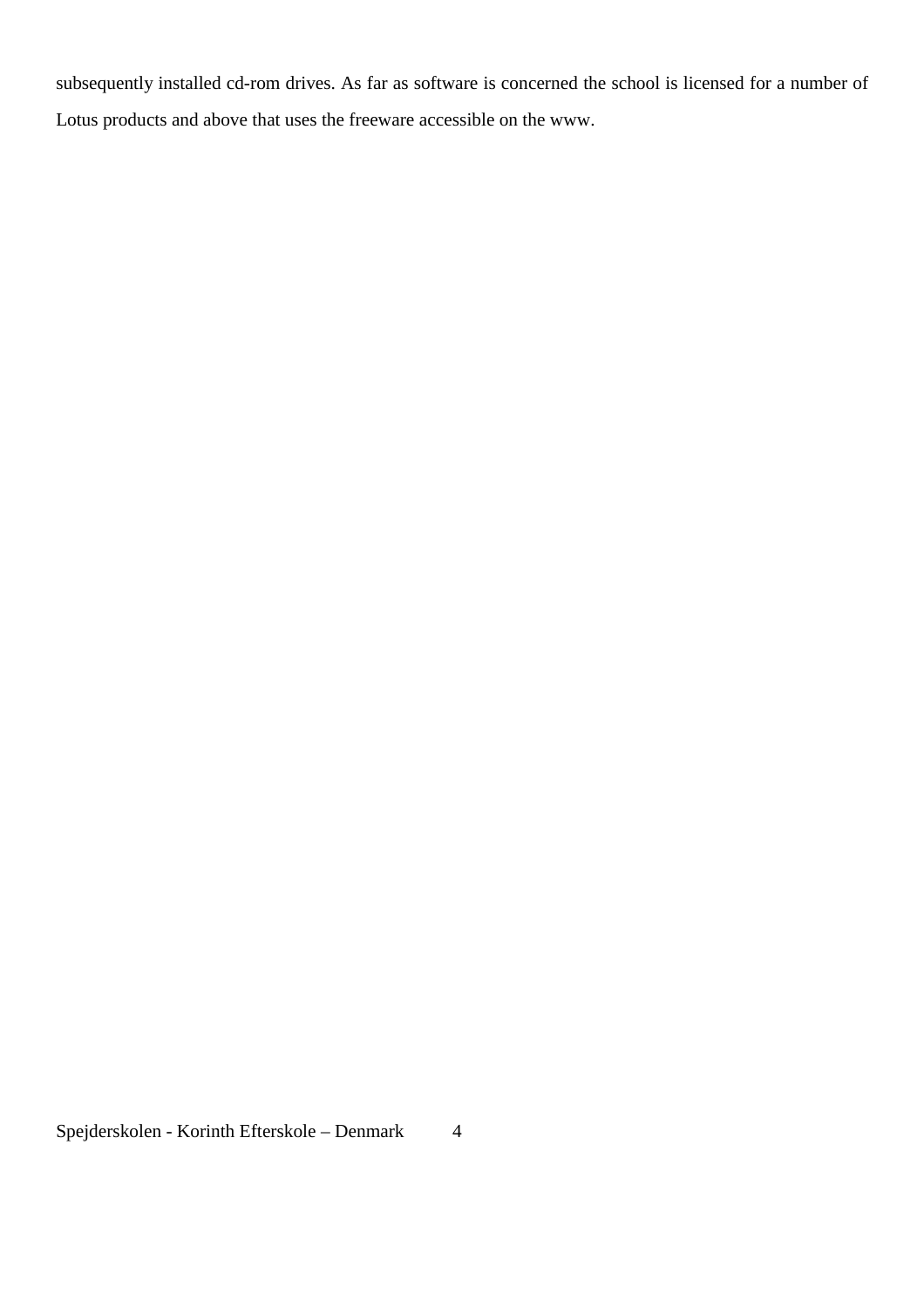# 2 The past

From the very beginning and up till now the implementation of ICT at Spejderskolen - Korinth Efterskole has been signed for by the present principal's personal interest in the media and the perspectives he has seen therein. Thus, it was on his request that a computer for administrative purposes was installed by the end of the 1980es, and since then the updating of the ICT infrastructure has progressed steadily.

Today the school has its own server and internal web serving as a common notice board with diary, practical information etc. The teachers are granted the possibility of having their homebased computers connected via modem to the school server, which makes it possible to do a great deal of planning at home and to receive and forward practical information withouth having to be physically present at school. Like many other continuation schools Spejderskolen - Korinth Efterskole is connected with the Sector Web of the Ministry of Education.

During the period 1997 through 1999 the principal was acting as an ICT consultant for the independant schools. Primarily, the task consisted in counsel and guidance to the schools as to how ICT can be integrated into the teaching at school and into the students' and teachers' spare time in order to make ICT form part of the entire educational environment.<sup>1</sup> It was also in this capacity the principal was given the assignmenmt of distributing 150 slightly used computers from a local bank, which offered the school the possibility of establishing a proper computer room.

When two years ago the school was to have a students' wing renovated, web connections were installed in all the rooms, so now the students are offered web access from their own room, provided they bring their

 $\mathbf{i}$ The idea behind the consultant arrangement was that three consultants sharing a full time teacher appointment should convey their own experiences to other schools. They had expected the task to have a more pedagogical character, but as at that time none of the schools involved had established networks etc., the job primarily consisted in technical support. (Consultant's report).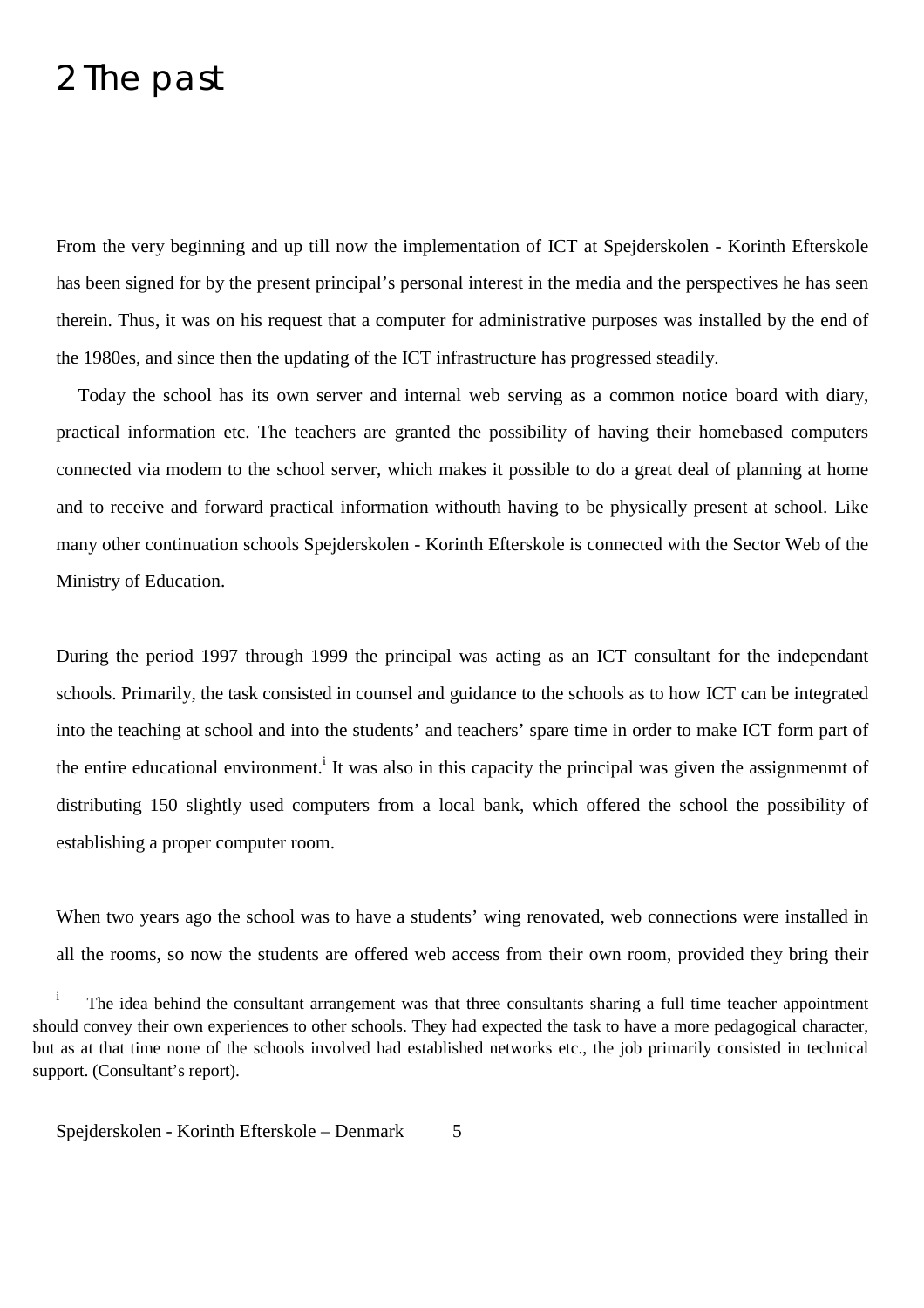own computer. Students without a computer may use the school's computer room beyond school hours. It appears from a check-up made at the time of the study by some of the students that 22 boys out of 26 have a computer in their room, while only one girl out of 23 has one. The school intended to have web access installed in the remaining rooms in connection with a continued renovation of the students' quarters.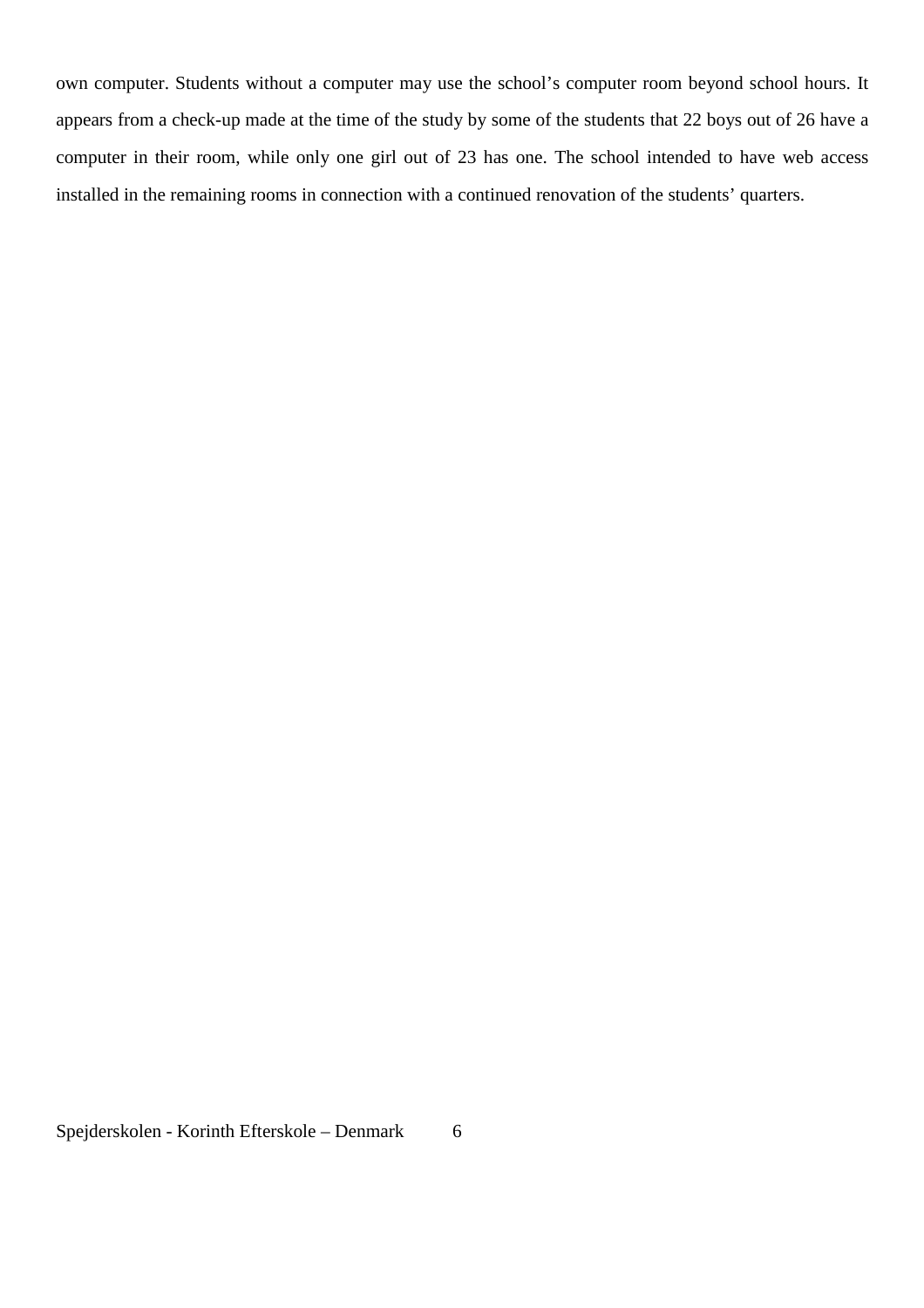## 3. The present

## 3.1 ICT in organization innovation

Spejderskolen - Korinth Efterskole does not pursue a commonly determined strategy for the implementation of ICT; rather the strategy has been determined by the present principal's visions and competences. According to the principal several of his objectives have now been fulfilled: "*The basic idea that information should be allowed to flow in all directions via mail, homepages and intraweb are in order, and now we are refining things.*" (Principal).

At the time of the study a natural change of staff took place which offered new possibilities to the school but also required a period where the new conditions should be stabilized. Furthermore, the school was facing a change of principal, so that all things considered the school found itself in a transitory phase which will also have influence in the ICT field.

#### School culture and development

The school's basis of values and ideas comprises that "... *the school will attempt to establish a community of development offering the students a good education as far as subject matters and personal development are concerned preparing them for their future lives.*" (Principal in status report). This means, among other things, that the students should be supported in becoming responsible, helpful and independent persons; they should find their beliefs and respect those of others and learn how to take up an attitude to societal issues. At the same time, the school wishes to convey to the students experiences and knowledge of Nature.

One of the methods for strengthening the students' independence and responsibility is to delegate an increasing number of decisions to the students during a school year, for which reason many activities have not been planned at the beginning of the school year. The school bases it work on the principle of 'learning by doing', which implies, among other things, that the students themselves must find out how to get up in the morning, and since there is no staff employed for cooking and cleaning these fields are the students'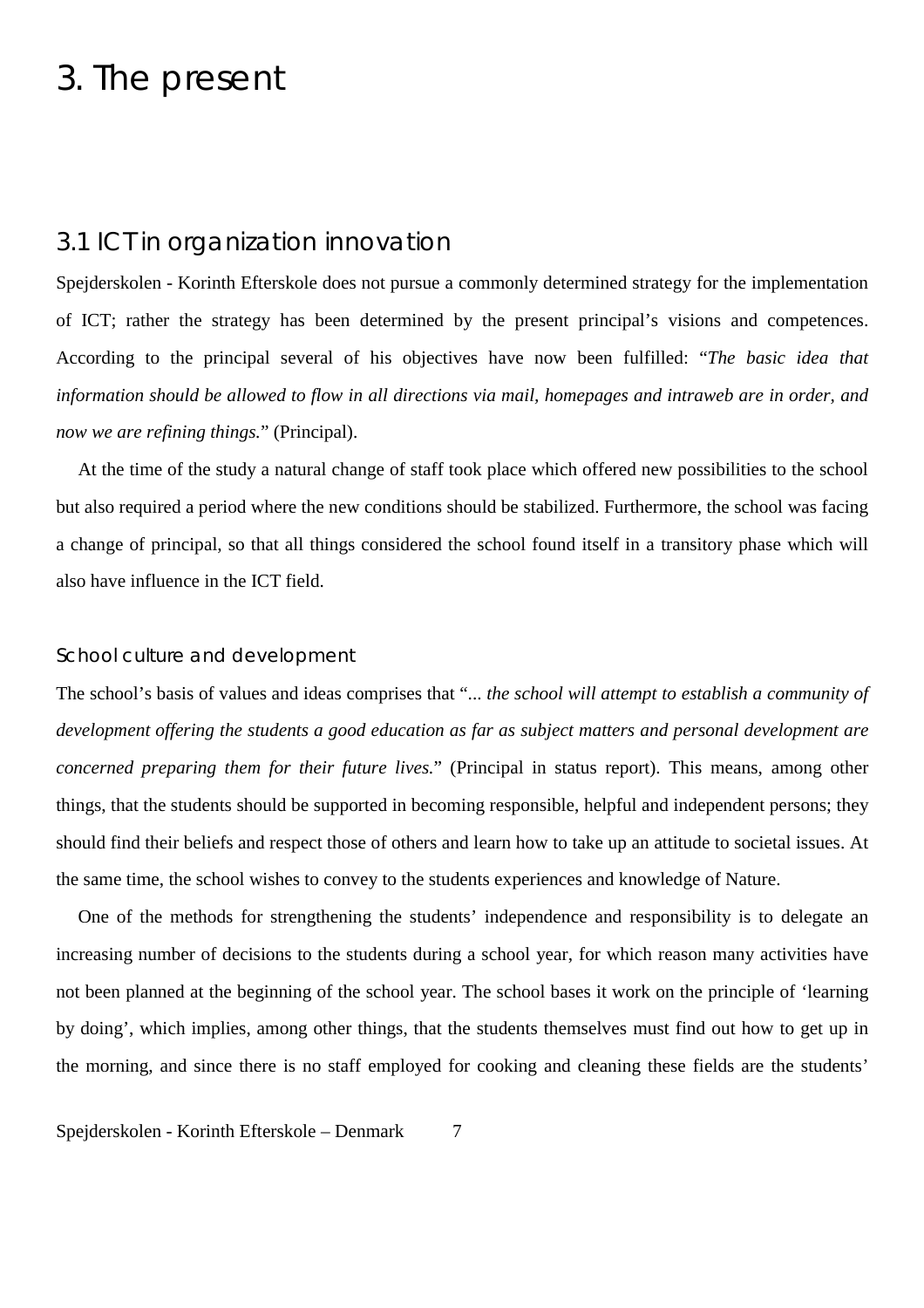responsibility.

As regards the role of ICT in the school innovation it seems that attitudes have changed in course of time. Where, for instance, earlier it was considered hard to put information into the electronic diary, there is almost panic today, according to some of the employees, if the system has broken down temporarily. However, the risk which is a consequence of depending too much on ICT has a somewhat scaring effect on the principal: "*In fact we have no systems anymore to use as a substitute – they are all gone.*"

Although today the teachers find that ICT has been justified as part of the organization, and that they are under obligation to the students to include technology in their teaching, it is discussed how much room ICT should be allowed in the school life. In principle today's students have the possibility of spending all their spare time at the computer, and experience shows that some students tend to isolate themselves in their rooms using much of their time for computer games. In such cases ICT is considered a mainly unsocial media, and especially in a continuation school, where the social life is placed centrally, both students and teachers consider this a problem.

The students have a right to be interested in ICT, but owing to the group of students who seem to be unable to manage their possibilities of using ICT, it is found that free access to computers is not necessarily an advantage. It is pointed out that there is a need for a discussion on the influence of ICT and its future position in the school. Among other things, some teachers find that it may prove necessary to implement restrictions on the use of ICT (for instance time limitations), and that the staff should take up the common attitude that it is unacceptable if ICT fills the major part of a student's spare time.

However, control and regulations are not cherished by the school, and, moreover, several teachers realize that if restrictions on ICT use are put into effect, there must be alternative activities to engage the students. Activities strengthening the social interaction and outdoor activities are areas one might wish to develop, and which might offer an alternative to spending one's time at the computer.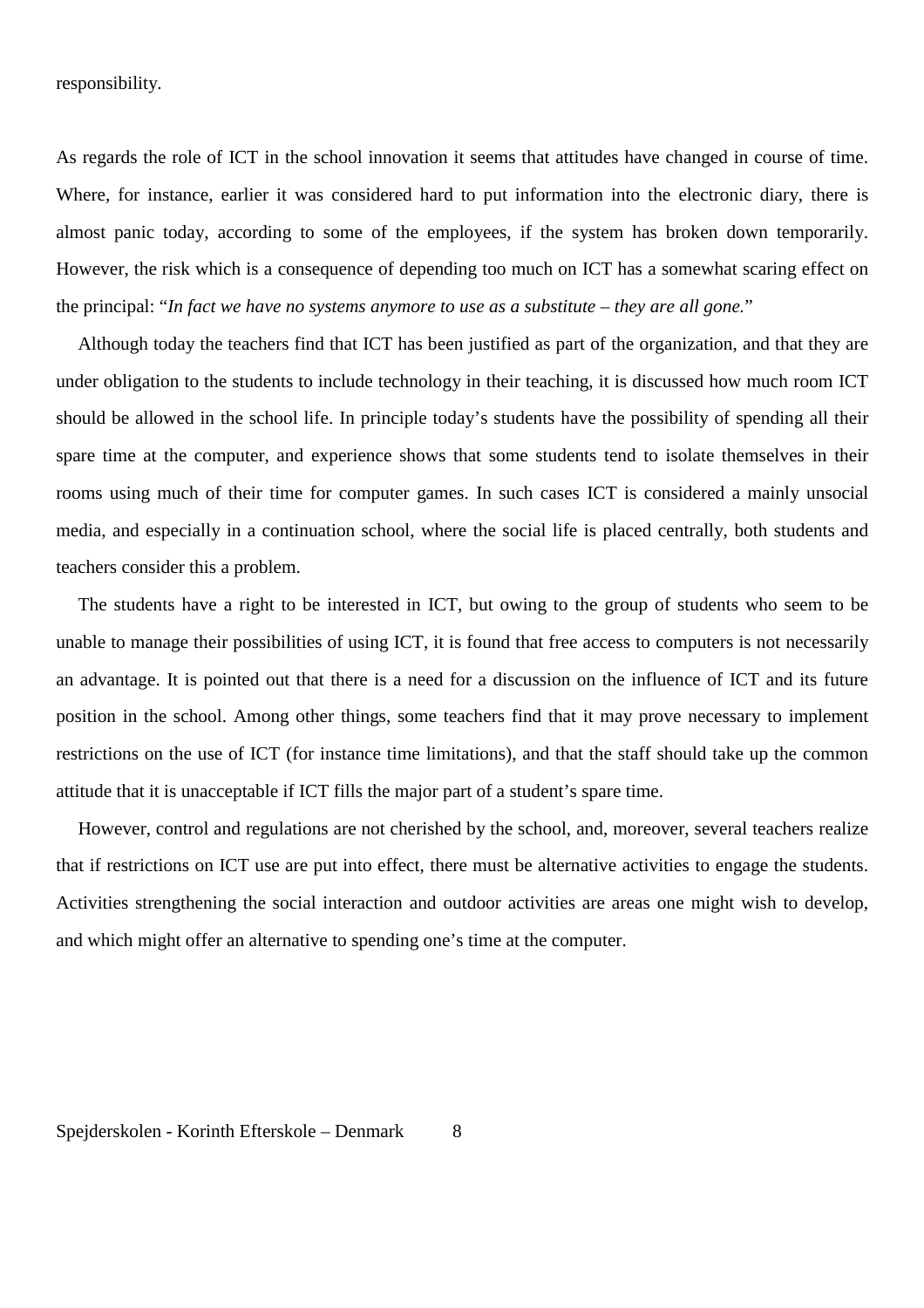#### Communication

A general attitude to ICT is that in educational as well as organizational connections technology should not be made something in itself, but should be interpreted as part of everyday life, and the intention is that technology should be used wherever it fits in naturally like other instruments used in everyday life. Thus, ICT is primarily used as a tool for systematical diffusion of information, and the teachers have made a deal obliging them to use the communicative instruments – among others a diary system contained in the school's server. The staff members find that it has become easier to keep oneself informed and have practical information diffused, which makes the organization more coherent although the teachers work different hours and do not see each other every day. At the same time it is considered a large advantage that the teachers are not compelled to do their preparation at school but have the possibility of getting access to various materials etc. from their home-based computers.

Externally the school's homepage has an important function as, according to the principal, it increases the school's possibility of getting 'discovered' by future students. Each month the homepage is frequently visited; in October 2000, for instance, there were 26.000 hits from 20 different countries.<sup>ii</sup> The principal expects that the interest from abroad is the start of a general process of internationalization attracting more foreign students. For the very same reason it is important that the homepage comprises an English version of which the updating is given as a task for the school's classes of English. $\overline{u}$ 

 $\mathbf{ii}$ The school is also approached from abroad vial e-mail, among other things it keeps up the contact with a couple of Lithuanian former students.

iii Apart from being the face the school is showing the world, its homepage represents a service to former students, where, using a password, the can get mailing lists and other information on their year.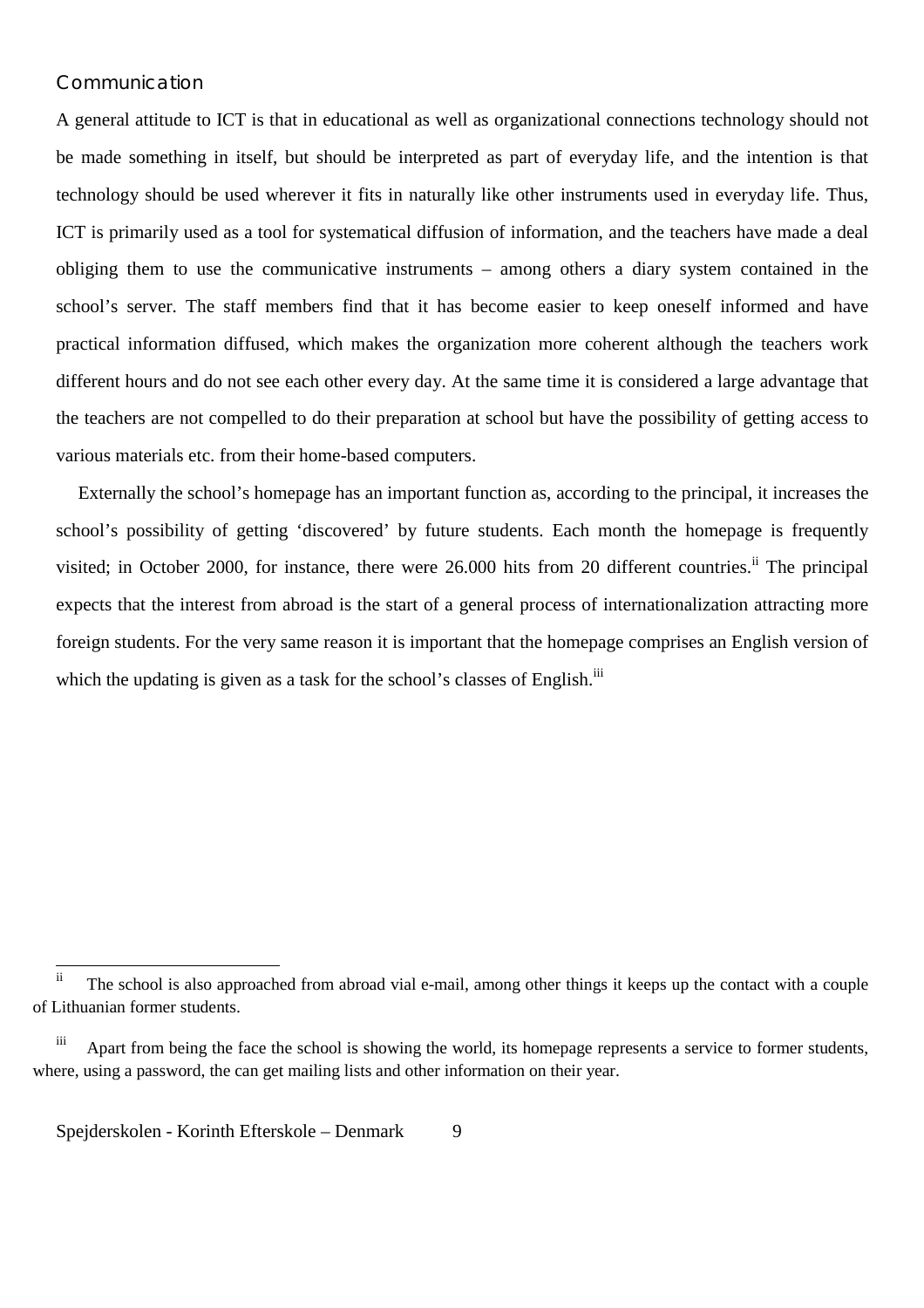#### Staff development

Some years ago the principal arranged a series of minor internal courses, but the staff has not attended any proper educational courses, and apparently this has not had a high priority. In this connection is has been a disadvantage that the staff is so small – all functions have to be carried out as in any other school but by a far more limited number of persons. The consequence of this is that actually there has not been much time for in-service training at all. At the same time the teachers have tended to prefer subject-related courses rather than ICT courses, whenever they have been offered the opportunity of in-service training.

The teachers do not feel they have been encouraged to using ICT, and it has been up to themselves to decide how much time they wanted to use on acquiring the necessary ICT competences. Apart from a few initially taking independent initiatives to attending ICT courses the staff mainly have learned ICT by probing and by asking each other. The same is true about new staff members who get no introduction in particular to using ICT, and specific ICT competences are not demanded from applicants.

Today the teachers mainly use ICT as a mutual means of communication and source of information, but find that they could use competences specially aimed at integrating ICT into their teaching. However, it is open to discussion whether all teachers should be equally competent allround, or specialize within the ICT skills required in the subject they teach. Some find that by establishing that kind of structure the relevance of ICT to the individual teachers will be ensured thus implying a larger probability of ICT being integrated into the teaching. The teachers are unable to solve technical problems independently, thus having had to draw on the principal who is the only person in the organization possessing the competences to solve that kind of problems. That the principal is technically highly competent is considered an advantage to the school, but at the same time it is used by some teachers as an argument for not having tried to update their own competence – it has not been necessary. These facts also imply certain disadvantages for the principal himself: "*Whenever there is something the matter, they come to me, and in this way much of my time is used on these things.*"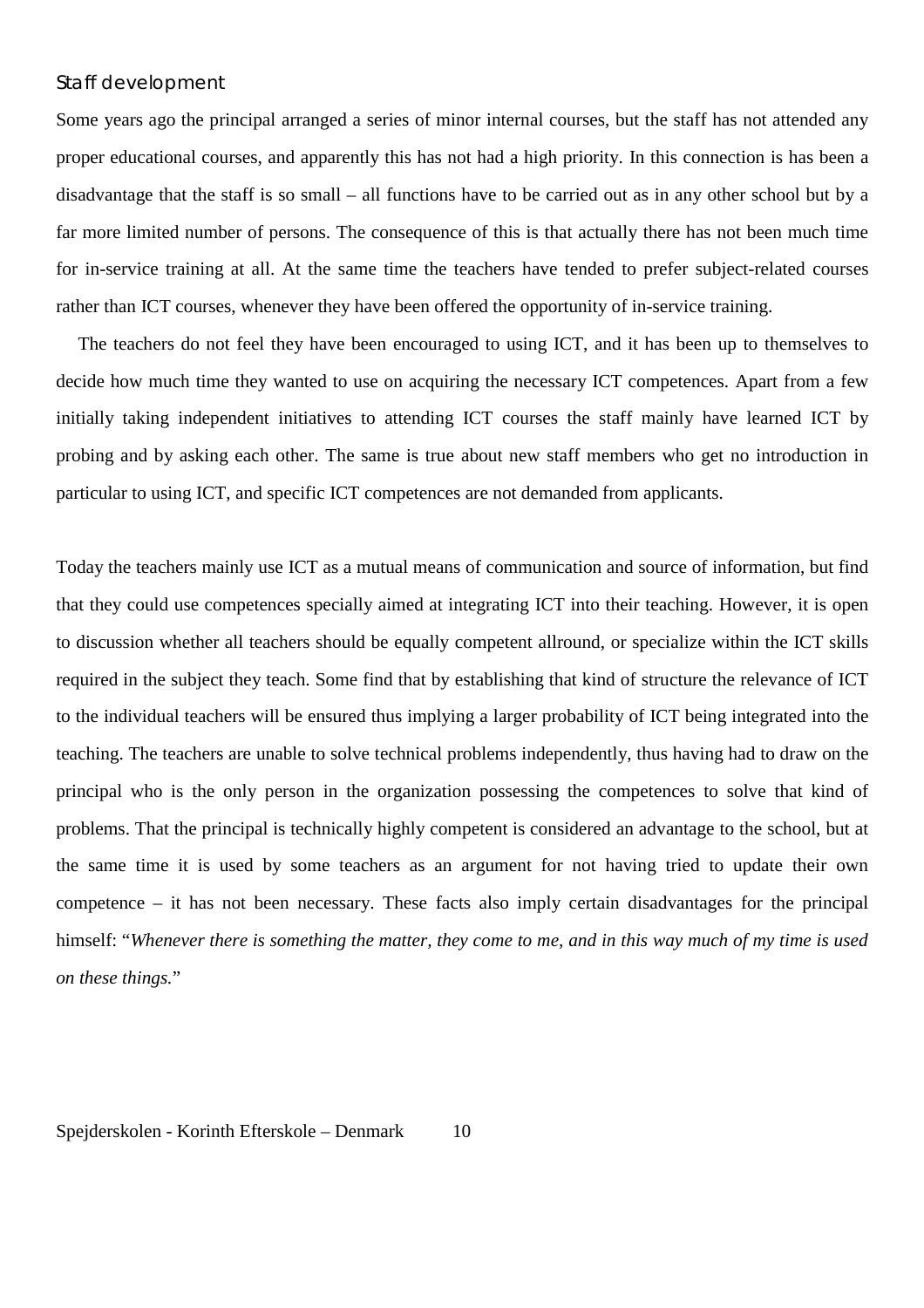## 3.2 ICT in teaching

Even though the continuation schools in Denmark are not subject to the same governmental regulations as the folkeskole, Spejderskolen - Korinth Efterskole has chosen as its starting point the recommendations of the Ministry of Education stating that competence in using ICT should be considered a cultural technique in line with other techniques. Seen from the point of view that ICT will become part of the students' everyday life it is, consequently, necessary that the school is capable of offering them access to the media and to a certain degree makes it part of the teaching. ICT in school works as an instrument to be used in connections where processes of work can be made more effective.

The development has implied that today many of the students have acquired the more basic skills of ICT before they start at Spejderskolen - Korinth Efterskole; some are even very able users. However, there is still a large variety in the students' knowledge and use of ICT.

A status report from Spejderskolen - Korinth Efterskole from 1997 states: "*It is evident that more experiments of integrating ICT in teaching should take place; however, the teachers lack the basic knowledge of the many possibilities of the equipment available.*" Today it is still very different to what extent the teachers include ICT in their teaching, and the above mentioned admission has not been utilized in a concrete plan of action aiming at upgrading the teachers' qualifications. The teachers' competences are found on a personal user level, and the general attitude is that they are lacking when compared with the students, who in some cases are far more competent. Although the students would like ICT to become more integrated into the teaching they do not find it very problematic that the teachers are not always able to help, as, generally, they can find someone among the other students capable of offering the assistance they need.

As it is, it is possible for a student to leave school without being acquainted with ICT. On the other hand it is also possible to spend one's entire spare time at the computer, the school's policy being that the students themselves should administer their use of ICT. However, a few regulations for the use of the computer room have been necessary, so that students wanting to do their homework on the computers have priority to those who want to use it for private purposes. The computer room is considered a place of work, for which reason just one student per computer has access to the room at the same time beyond school hours, thus ensuring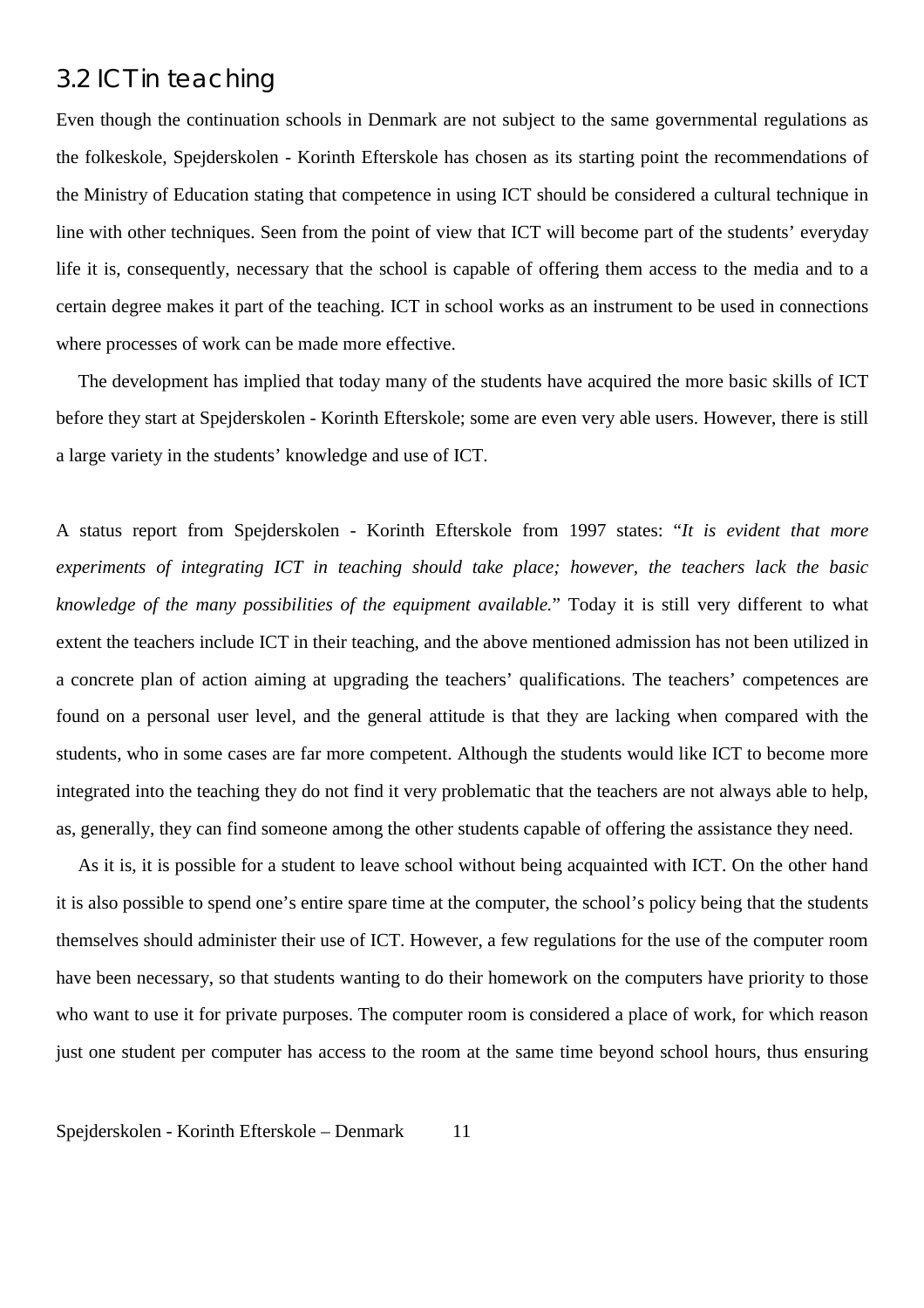that a certain degree of concentration is possible. Moreover, the computer room is locked during the students' joint activities, cooking, cleaning etc., so that no one is tempted to evade participation in these activities.

At Spejderskolen - Korinth Efterskole the wish to unite the school's pedagogical objectives, resources and ICT have led to the appointment of three students as system administrators. The job consists in  $-$  in cooperation with the principal – maintaining the school's computers and be of assistance when ICT-related problems occur. Their reward is the pleasure of being trusted with responsibility and increased experience with computers and interaction among persons. (Appendix C) However, it seems that ICT does not to any considerable degree form part of pedagogical courses and projects as anything but a practical instrument used for word processing, spreadsheets and seeking of information. If the students want to use other kinds of software and various skills it is mainly the individual student's concern to experiment.

#### Advantages and disadvantages at ICT in teaching

Spejderskolen - Korinth Efterskole points out the following advantages:

ΧThat some students have been granted access to the world wide web from their rooms has diminished the pressure on the school computers, as the individual students are able to do their homework on the personal computer in their room.

ΧIt may also be expedient to have a personal computer in the room, as it will often be easier to concentrate here.

ΧIt is quick and easy to gather new information on the www.

ΧICT is a good instrument for editing which makes it easier to make corrections in papers.

ΧTo those students who do not express themselves easily it has become easier and quicker to put something down in writing, and moreover ICT offers the possibility of ending up with a more spectacular product.

ΧICT offers possibilities of acquiring new competences through playing.

ΧICT makes it easier to activate more students during lessons. ICT is a good instrument for group work.

ΧIt is an advantage to the students to be able to co-operate on the mail system over distances, if for instance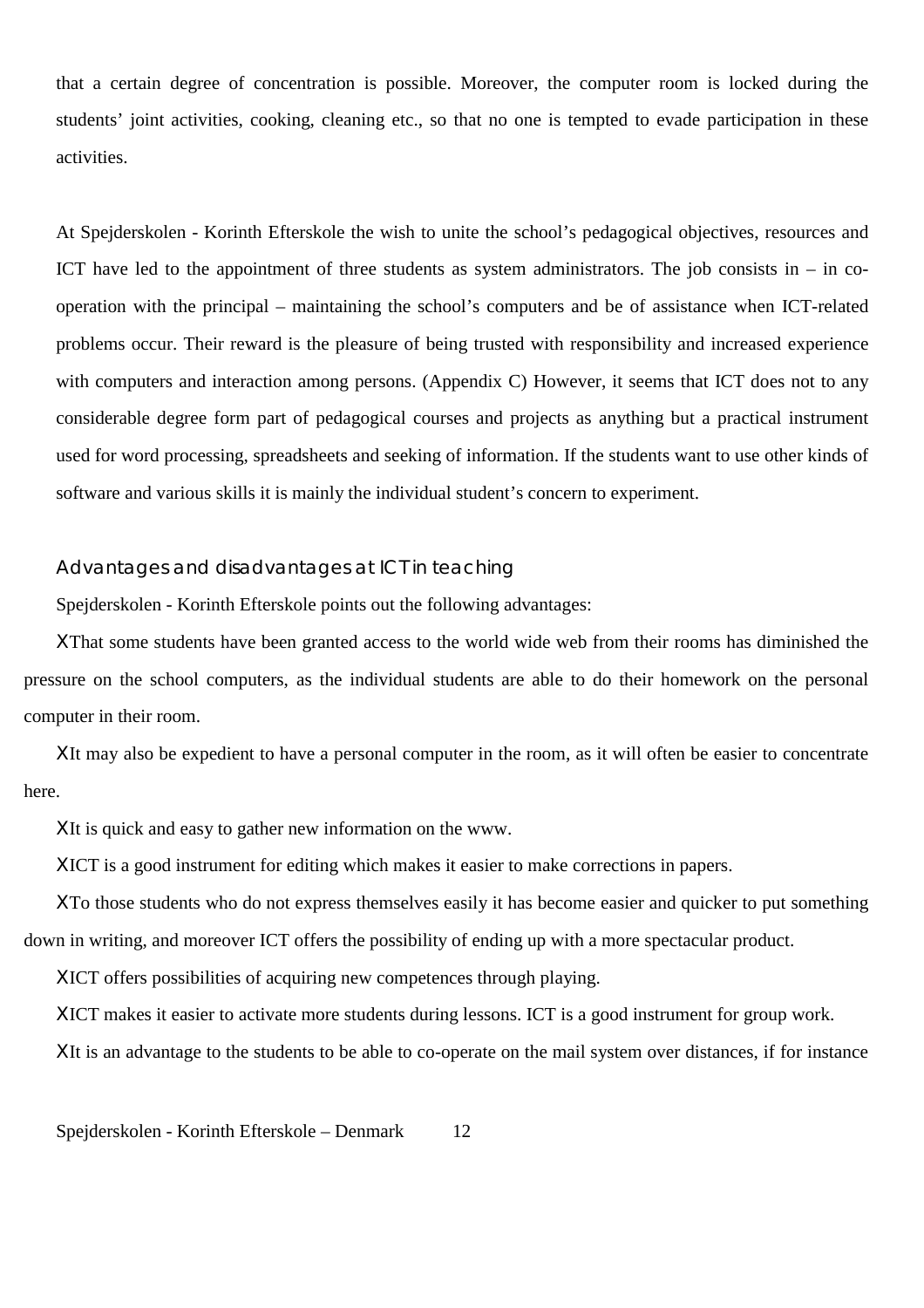being away from school over the weekend.

ΧIt is considered a great advantage that via the mail system the students can keep in touch with family and friends at home, as many of the students are living away from home for the first time in their lives.

The following disadvantages at ICT are pointed out:

ΧSometimes it takes much time to seek information on the www if you have no previous training.

ΧUsing ICT often takes place at the expense of other things, for which reason it is important to insist that one should be able to handle a task without having access to ICT.

ΧSometimes it is difficult to the students to find the limit where ICT is no longer expedient and other methods might be applied to advantage.

ΧHaving but one computer room can be problematic, this fact making it more difficult to spontaneously apply ICT in the teaching. (In such cases, however, it is an advantage that many students have a computer in their rooms).

ΧThe equipment of the computer room is very old, and it is a frequent source of frustration that technical problems often occur.

Apparently software is a very actual problem to everybody at Spejderskolen - Korinth Efterskole. The school is licensed to using various Lotus programmes, which does not meet with the students' wishes as they are used to the Microsoft office package, which to some students mean that they choose not to use the school's computers at all. This frustration is also noticeable among the teachers who express their regrets about the many converting problems due to the fact that their home-based computers use software programmes different from those of the school. Initially it was the principal's decision to use the Lotus software, and he is aware of the fact that this has brought about a certain degree of dissatisfaction. However, he considers it important to take up a critical attitude to the established ICT producers. Furthermore, he is of the opinion that primarily it is a question of readjustment to master Lotus, when possessing beforehand a certain knowledge of other programmes.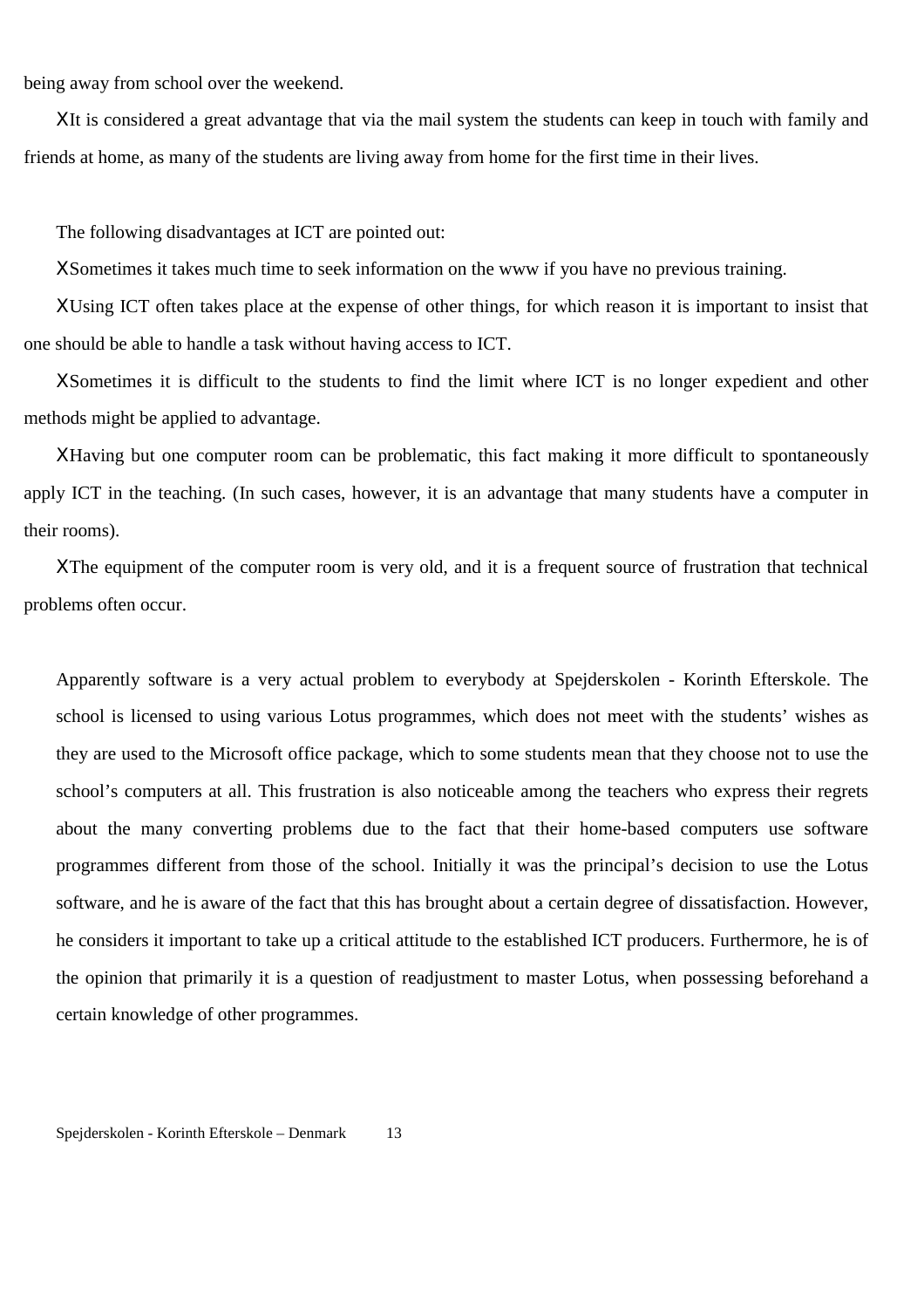#### Academic rigour and equity

The fact that some of the students are very competent is seen by the school as a potential to be used: "*They have some resources that are worth their weight in gold, they just have to be used positively*." (Principal). To many of the students using a computer is a natural thing, and the great majority actually use ICT for written assignments, while only a few find that they do not benefit from ICT to any particularly high degree.

No experience from Spejderskolen - Korinth Efterskole points to the fact that some students profit more from ICT than others, but it is obvious that there is a marked gender difference when it comes to the interest shown by the students. For instance, as mentioned earlier, the great majority of the boys have brought their own computer, while just one girl has chosen to use this opportunity. As far as the use of ICT is concerned, gender differences are also detected – where the boys in general show much interest in ICT, especially in the opportunity to play games lying implicit in the media, the girls are more function-oriented in their use of ICT.

## 3.3 The diffusion pattern of the innovation

The diffusion of ICT is marked by a kind of ad hoc procedure, and no special events or periods have contributed to drawing the diffusion pattern. Nor is anything indicating that the principal has given priority to systematically transferring his knowledge to the other staff members – apparently the teachers' knowledge of ICT has rather been gathered little by little as their individual needs have arisen.

#### The role of the leadership

According to the staff it is evident that the driving force in the process of implementation has been the present principal's involvement and personal interest in ICT. The principal was the person who initially set the innovation in motion, and he has put many hours of work into upgrading and maintenance.

The principal considers his role in the organization more co-ordinating than managing, which is also linked up with the size of the teaching staff. According to the principal the school rests upon the employees' involvement, for which reason he finds that it is of decisive importance that each staff member is granted the freedom to leave the mark on the school and the teaching he or she considers the most appropriate.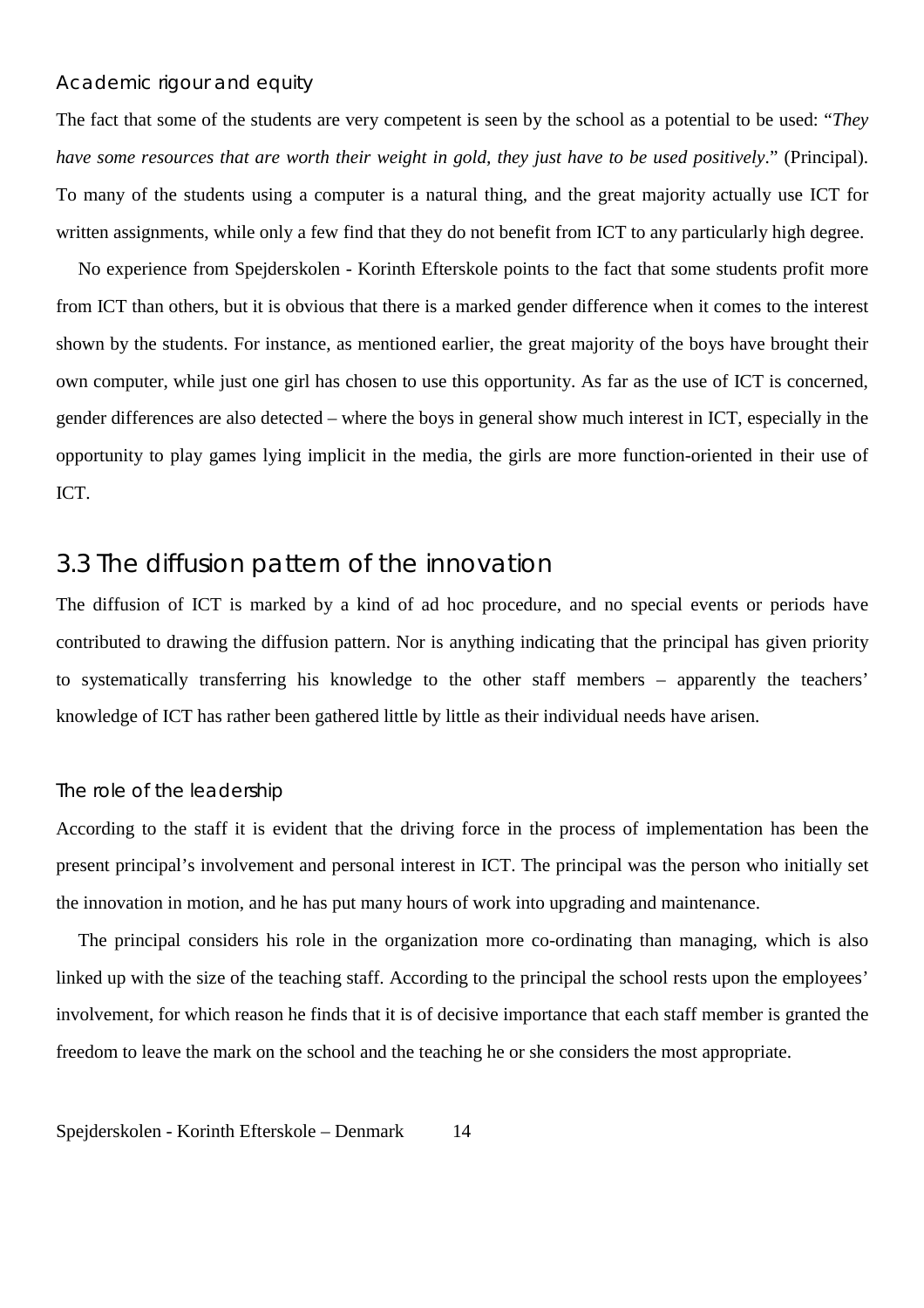This attitude can also be said to have influenced the implementation of ICT. The teachers have not been interested in the media to the same extent as was the case for the principal, and the freedom of method being considered of great importance it has not been attempted to press the teachers into using ICT. Therefore, the ways in which the teachers integrate ICT in their teaching vary a great deal, but since the regulations of the Ministry of Education are not very precise either, the principal considers this variation inevitable and – to a certain extent – acceptable: "*If you do not consider it compatible with your style of teaching you must reduce it to a minimum that can be justified in relation to governmental regulations.*" (Principal). However, the principal expects that automatically ICT will be a greater part of the teaching in the future. ICT having become part of a major societal connection the teachers can no longer choose not to use it – if only because it will be a demand from the students.

Apart from the principal being interested in the technology ICT has also been considered a possibility of innovation and a means for renovation of the organization. The school must take up an attitude to the fact that in recent years the membership figures of the Guide Scout Movement have been decreasing, and that a new profile is necessary to be able to recruit new students for the school.<sup>iv</sup> In this connection ICT is considered a good supplement to the more traditional scouting activities, and the staff hopes that ICT may contribute to appealing to a larger clientele.

#### Sustainability and scalability

Qua its principal Spejderskolen - Korinth Efterskole has had the specialized technical knowledge required for establishing its own ICT system. The prerequisite has been that the principal has had the interest and willingness to invest the time it takes to develop and maintain the system. However, only the principal – out of the entire school staff – possesses this specialized knowledge of ICT (for instance the server system).

Consequently, the change of leadership means that the school will find it difficult to sustain its ICT structure in the same way as hitherto. The principal's change of position means that all the knowhow and

 $iv$ The school's basic values are those of the Guide Scout Movement, and not until recently has it refrained from the demand that admission was only granted students with a background as active members of the Movement. Today about 10 percent of the students have no scouting background.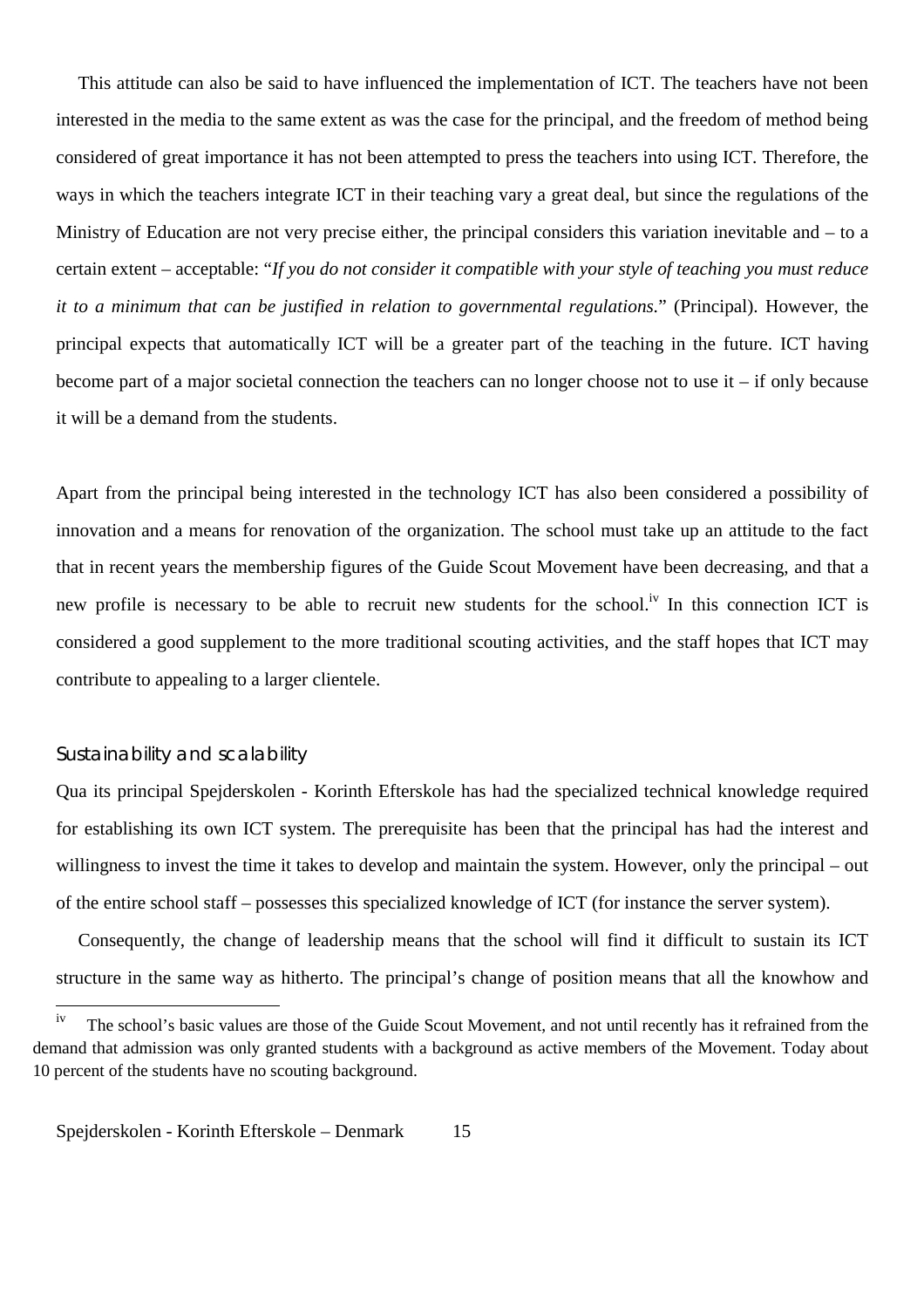technical competence required for sustaining the school's basic ICT model is disappearing. It has been realized only too late that this situation will lead to problems, and at the time of the study there was some uncertainty as to how it should be handled. The principal has the following comment: "*It is paradoxical because nobody has realized it until now at the last minute; in a way it may be my fault that I have not involved someone much more at an earlier stage – but then it demands that the interest is there.*"

After the school board realized the problem they asked the principal to educate a teacher; however, at that moment it was not practicable to teach someone ICT from the very bottom, and apparently the necessary interest in an intensive introduction to the technological aspects of ICT was not present among the teachers. Instead, the board asked the principal, whether he might be willing to assist during a period following his change of position until a permanent solution can be found. The teaching staff has pointed to a solution where the school has to accept that the sustenance of ICT should be given a much higher priority on the budget than was the case earlier, thus, enabling the school to buy assistance from outside whenever necessary.

However, nothing indicates that ICT is moving out of focus at Spejderskolen - Korinth Efterskole. In the conditions of appointment for the new principal is included that the applicants must have reached a certain level of ICT competence. Thus, it should be expected that as a minimum the new principal will form part of the administrative work and the communication which are the primary functions of ICT at the school.

Seen in the light of the fact that the principal has acted as ICT consultant through several years it seems paradoxical that the school finds itself in its present situation, this problem being precisely one of the points he has attempted to pass on to other schools. The principal's point is that no matter how much technical knowledge a school accumulates internally, this knowledge should be diffused to several persons, so that the sustainability of ICT in the school does not depend on one individual.

Other prerequsites for a successful innovation are that, firstly, a school must consider how ICT can be integrated in the objectives and basic values upon which the school is based, and what consequences an ICT integration might have for the school culture. Subsequently, the school's needs should be uncovered, the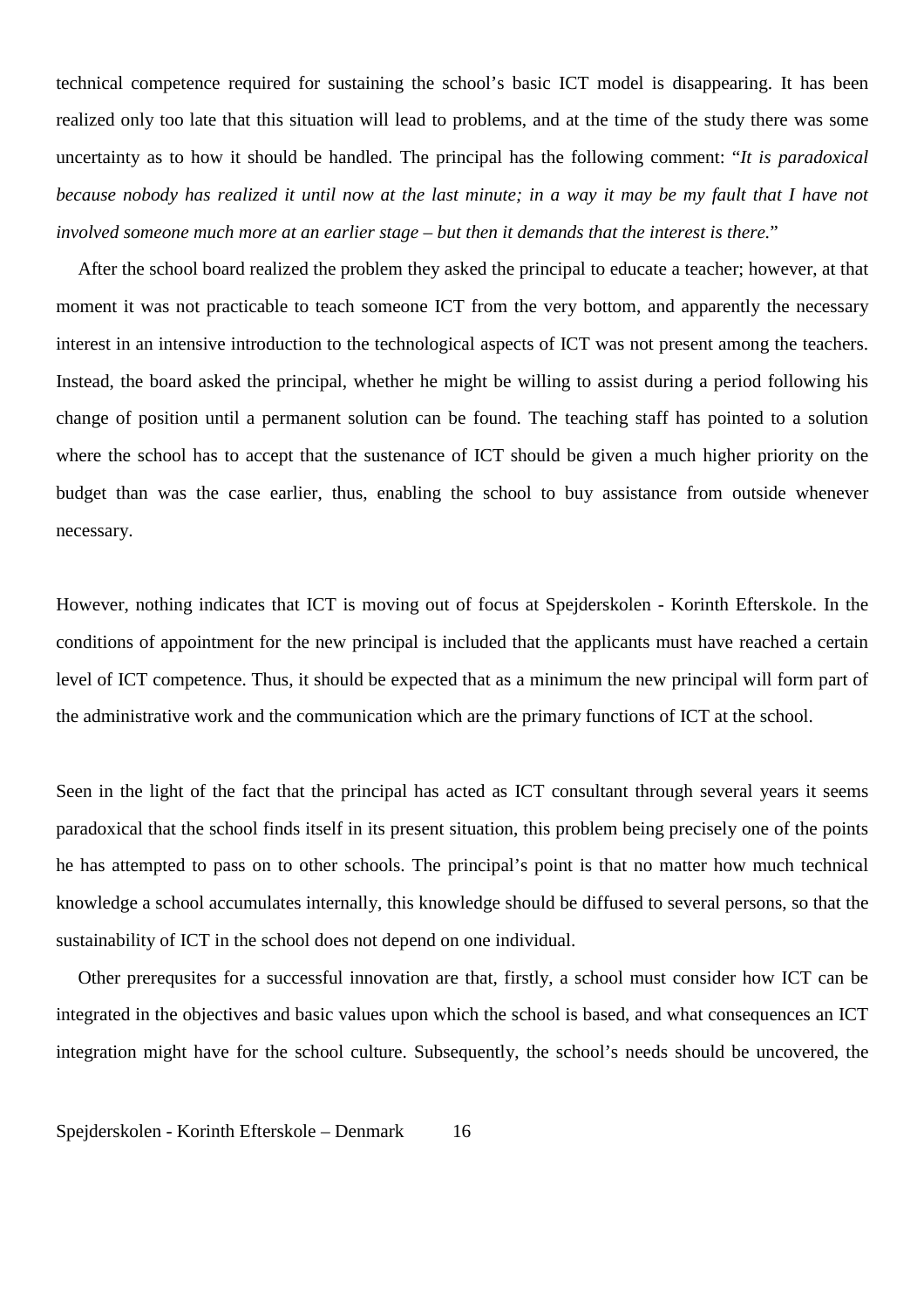interest of the staff identified, and for what and how ICT should be used considered, in order to direct the innovation along a specific line.

"*The teachers' interest and qualifications are decisive to the integration of ICT in teaching, and the continuation schools will have to increase their efforts in this field, to prevent that the difference between students' and teachers' knowledge and experience become too large.*" (from a consultant's report).

As it appears from the quotation, it is, secondly, a prerequisite for integration of ICT that the teachers show engagement. One of the most important obstacles to a pedagogical innovation through application of ICT is the teachers' lack of knowledge of the media's versatility and possibilities.

One experience the continuation schools share with other schools is that new teachers possess too little of even the more basic ICT skills. Therefore, it is important that the schools have a long-term educational strategy comprising also how an effort can be made to educate the newly graduated teachers. (Consultant's report).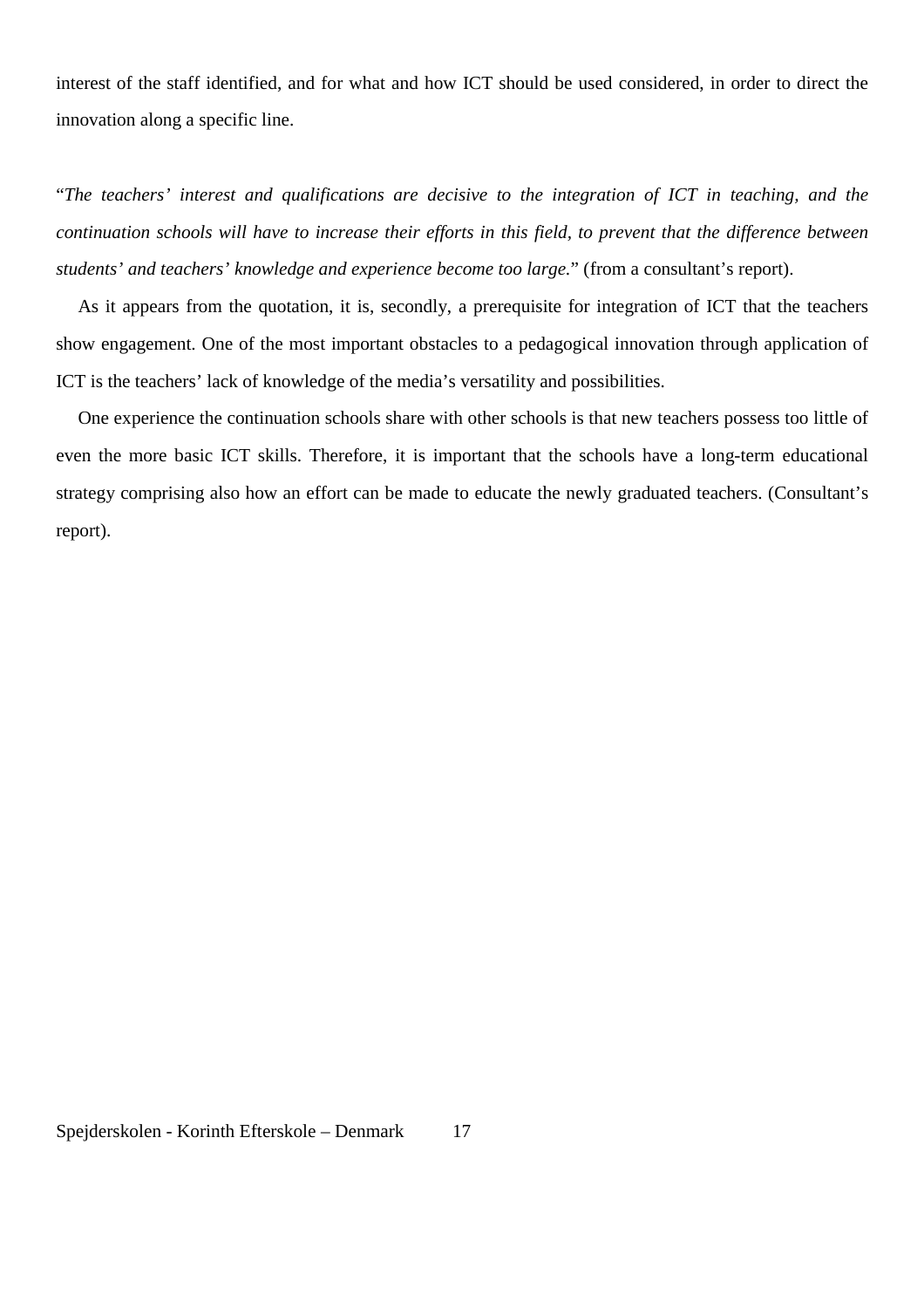# 4 Discussion of hypotheses

## 4.1 Hypothesis 1

*Technology is a strong catalyst for educational innovation and improvement, especially when the World Wide Web is involved. The rival hypothesis is that where true school-wide improvement is found, technology served only as an additional resource and not as a catalyst, that the forces that drove the improvements also drove the application of technology to specific educational problems.*

#### Material supporting hypothesis 1

ΧSpejderskolen - Korinth Efterskole has experienced the necessity of a collective discussion on what role ICT should have at the school in the future, and how internal as well as external demands for integration of ICT into teaching can be met with.

#### Material supporting the rival hypothesis

ΧToday the internal co-ordination of activities takes place via ICT, which has proved essential in an organization of this kind, where the students are boarding. Within such frames the co-ordinative work is extensive, and as not all staff members are present at the school at the same time, technology and especially the construction of an elaborate diary system has made the organization more coherent. In this connection it has been decisive that all staff members have www access from their home-based computers, as in this way both coordination and the planning of teaching have been made more flexible.

ΧIn relation to the students ICT is a major resource, as, for instance, the e-mail system has made it easier to communicate with family and friends at home.

At Spejderskolen - Korinth Efterskole ICT cannot be said to have acted as a catalyst for a radical innovation of the organization; however, technology has been an important resource as regards the upgrading of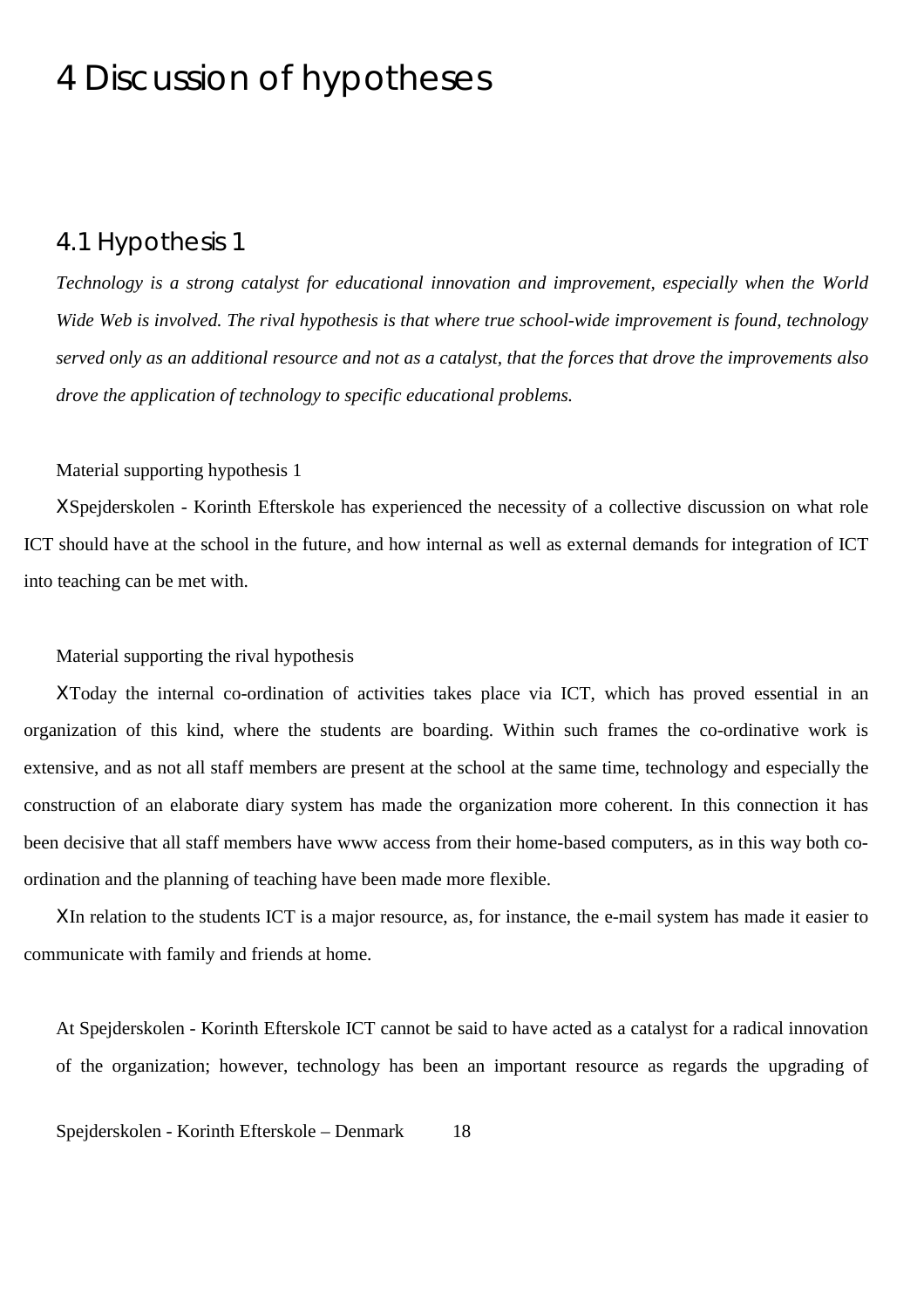communication within the organization. To a wide extent conditions have been established for meeting with the general objective as regards integration of ICT to 'let information flow' and upgrade information. Offering the students access to ICT has also formed part of a strategy that should contribute to ensuring the existence of the school in a long perspective, in the hope that through ICT the school will be able to renovate its profile, thus, appealing to a larger clientele.

## 4.2 Hypothesis 2

*The diffusion of the innovation/improvement (and therefore of ICT) followed the traditional diffusion pattern for innovations, as outlined by Rogers (1995). The rival hypothesis is that technology functions differently from traditional innovations and that therefore different diffusion patterns occur.*

#### Description of the diffusion pattern

Today all staff members of Spejderskolen - Korinth Efterskole use ICT in their daily work, when acquainting themselves with the school's activities, planning etc. However, the teachers' knowledge of technology lies mainly on the user level, and the implementation process has been marked by the fact that no systematic efforts have been made to involve the staff and upgrade its qualifications.

In many respects the leadership plays an important role at the school – it is the principal who has been in charge of the new technology, and he has been the person who updated and maintained the system. He has arranged a few internal courses, which, however, took place some years ago, and no plans have been made subsequently to establish an ICT-related in-service training of the teachers. The school gives a high priority to the teachers' freedom of method, and have not demanded that they upgrade their qualifications. Moreover, in a school with a small staff it will often be difficult to do without the teachers in the daily work which, generally, makes it difficult to set aside time for in-service training. The principal is the dedicated person in the ICT field, and although a few staff members have attended ICT courses on their own initiative, thus accumulating competence, a network has not been established aiming at supporting the rooting of technology in the organization.

Spejderskolen - Korinth Efterskole – Denmark 19 The diffusion has also been impeded by the fact that a certain resistance towards technology, such as it has been introduced at the school, can be traced among the staff. The teachers have no doubts about the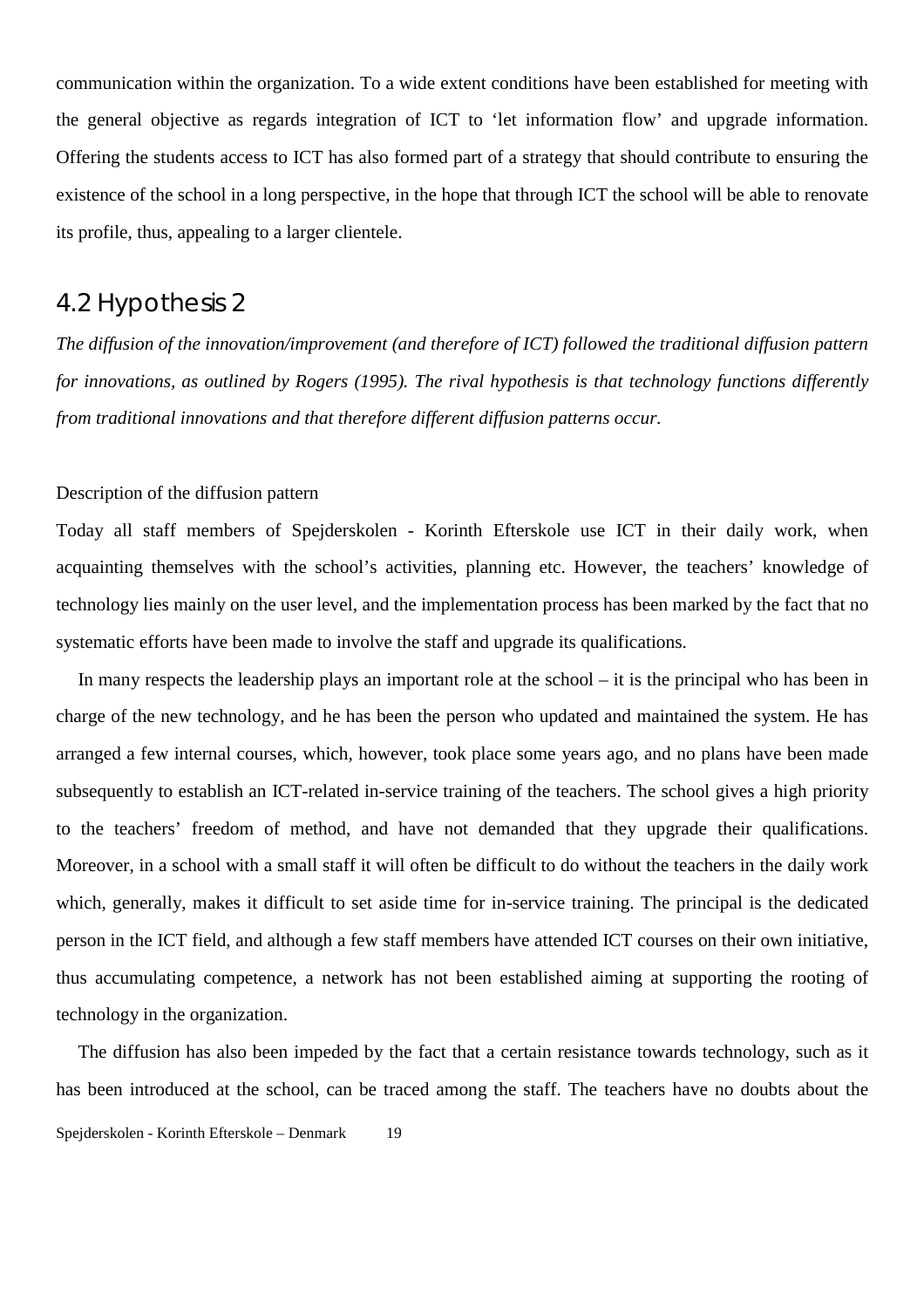relevance of technology in teaching, but do not consider it necessary that all employees have the same competences. Thus, the staff members find that a strategy for development might be expedient which could set an objective for the implementation of ICT thus clarifying what competences are necessary.

## 4.3 Hypothesis 3

*Successful implementation of ICT depends mostly upon staff competence in the integration of ICT into instruction and learning. This hypothesis assumes that teachers mediate ICT applications when they are successful, and that ICT's academic value relates positively to teacher competence. The rival hypothesis is that the school technological infrastructure and student ICT competence rather than staff competence determine ICT implementation outcomes.*

#### Material supporting hypothesis 3

ΧIn a consultant's report of which the principal is co-author it is emphasized that the teachers' interest and qualifications are decisive for how ICT is integrated into the teaching. At the same time it is advised that the effort in the in-service training field is increased in order that the difference between students' and teachers' knowledge do not become too large.

ΧThe teachers of the school have not had the opportunity to attend in-service training courses, and all the teachers emphasize that they lack competence as regards the integration of ICT into their teaching. At the time of the study the teachers primarily used spreadsheets and word processing in their teaching, and only very rarely technology formed part of the planning of pedagogical strategies or projects. If the students want to acquire other skills or use other kinds of software, for instance for image editing, not much help is available from the teachers, and it is up to the students themselves to learn or get help from other students.

ΧAs regards the implementation of ICT the school does not work on the basis of a joint strategy or school curriculum – the teachers must comply with the minimum demands of the Act on the folkeskole, but otherwise they may decide independently how they will integrate ICT in their teaching, which has meant that ICT has not been integrated to any high degree and that the students may pass through the school year without really acquainting themselves with technology.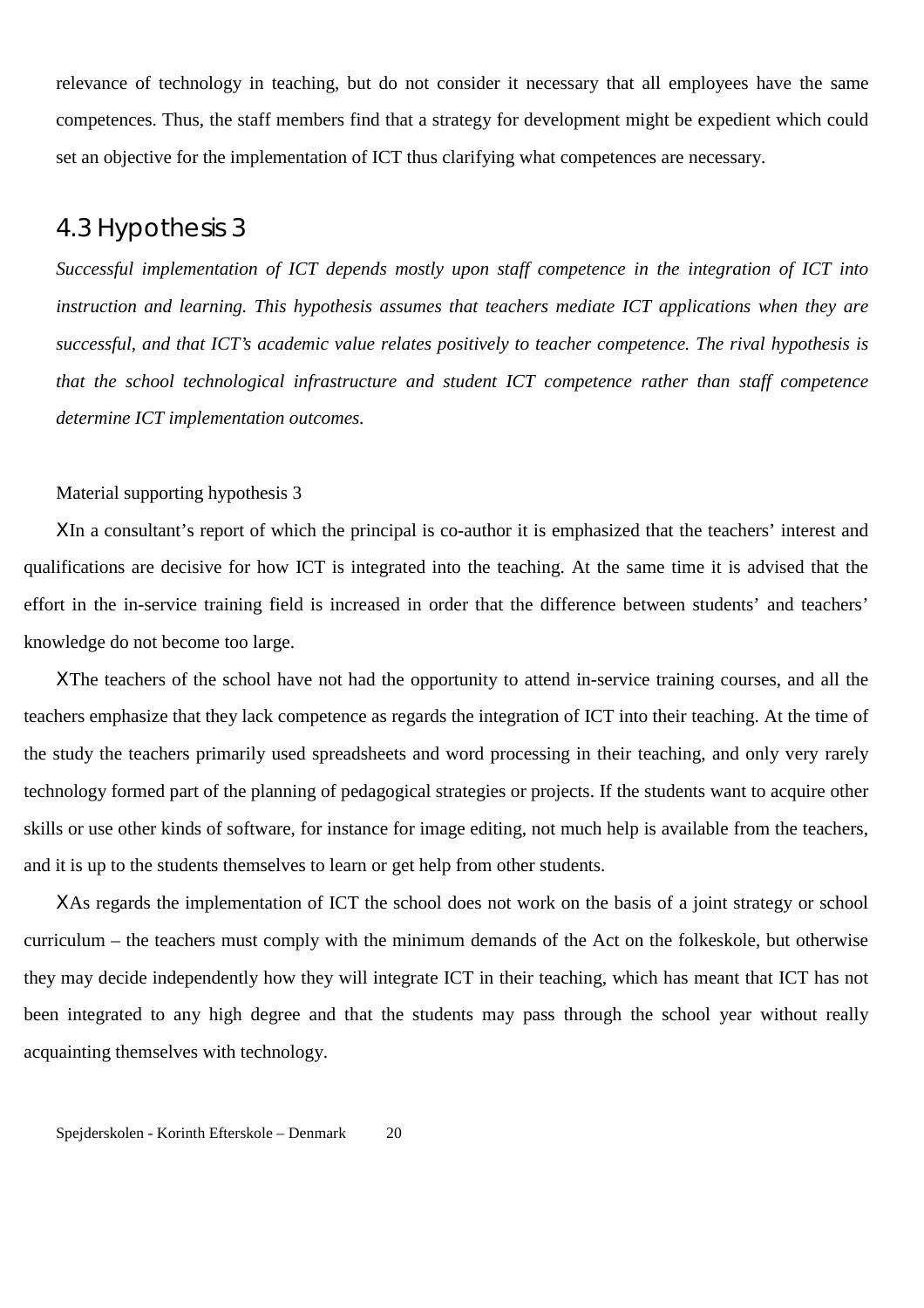Material supporting the rival hypothesis

ΧSeveral students point out that they would like ICT to be used more in the teaching, but when it comes to concrete assistance in connection with assignments they find that as a rule they can get help with fellow students, who are often more competent than the teacher.

ΧThe principal draws on specially appointed students in case of hardware problems; thus the students' competences are used actively for sustaining the infrastructure.

ΧThe school has at its disposal one computer room with a few computers, which makes it hard to use ICT spontaneously in the teaching. At the same time the equipment is rather old, and it gives rise to frustrations that technical difficulties often occur.

ΧThe school has made it possible for the students to bring their own computers, which means that they are not absolutely dependant on the equipment supplied by the school. Thus ICT access is considerably larger beyond school hours, but also in teaching situations, as the teachers integrating ICT will often take the opportunity to use the students' own computers in the solution of problems and assignments.

The material from Spejderskolen - Korinth Efterskole primarily points to the fact that it is important to take teacher competences into consideration, if ICT is going to be integrated into the teaching. The teachers of the school do not feel ready to face the task, and they lack actual knowledge of how ICT can be used. As no supportive arrangements have been made in order to upgrade the teachers' qualifications, ICT is only used sporadically in teaching connections. In some cases, however, there is a possibility for the students to draw on each other's competence, if they need help for actual assignments, but after all this potential is limited because of the teachers' lack of competences and in consequence hereof their choosing not to integrate ICT in their teaching.

It is a problem that the school has so relatively little equipment at its disposal, when the teachers do wish to us ICT, however, it is possible in such cases to draw on the students' own computers.

Spejderskolen - Korinth Efterskole – Denmark 21 As regards the hypotheses we must conclude that the material points to teacher competences as the most important prerequisite for using ICT at all. However, it is evident that also the infrastructure (few and outdated computers in the computer room and many technical problems) may be an obstacle for using ICT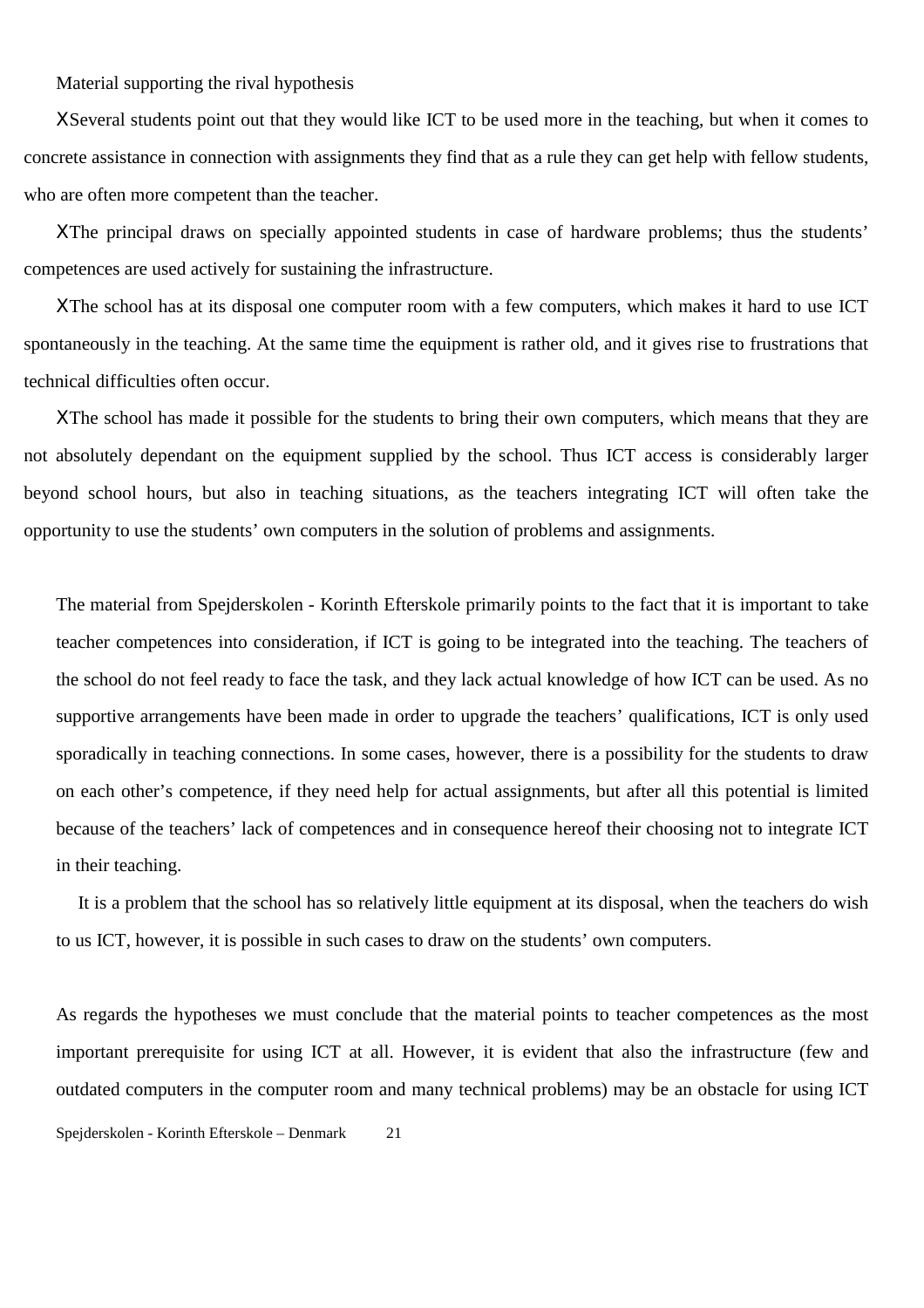in the teaching.

## 4.4 Hypothesis 4

*Gaps in academic performance between high and low poverty students will not increase when all students have equal access to ICT. The rival hypothesis is that equal access to ICT will lead to more advantaged students increasing the performance gap with disadvantaged (high poverty) students.*

#### Material supporting hypothesis 4

ΧAt Spejderskolen - Korinth Efterskole no argumentation is found to support this hypothesis. Generally the teachers are not so willing to categorize the students – and as generally the students spend only one year at the school, one is extra careful with assessments.

#### Material supporting the rival hypothesis

ΧThe above statements are valid for the rival hypothesis.

On the basis of the material from Spejderskolen - Korinth Efterskole clear conclusions cannot be drawn as regards a possible connection between the implementation of ICT and the level of academic standards of different student groups'. However, there is another very clear difference between the students of the school: the difference between how girls and boys give priority to using the computer in their everyday life. Apart from a few practically all the boys have brought their own computers, whereas just one girl has done so. Experience from Spejderskolen - Korinth Efterskole also shows that generally the boys are more interested in ICT and use much of their spare time on technology, whereas the girls mostly use the computers in a teaching connection and, above that, primarily deal with the communicative possibilities of ICT.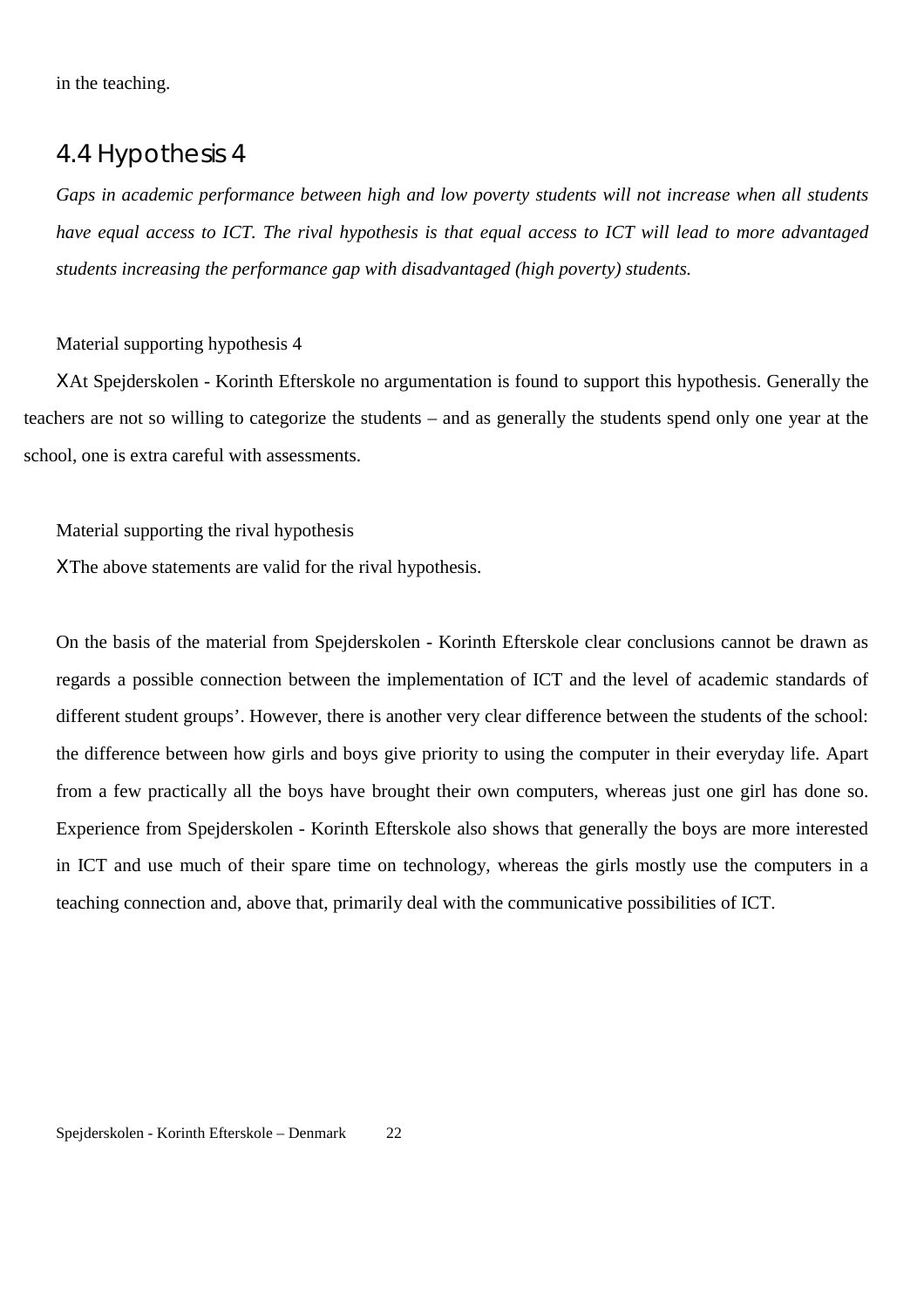## 4.5 Hypothesis 5

*Successful implementation of ICT will lead to the same or higher academic standards in spite of the low quality of many ICT materials. Academic standards are a function of teacher and school expectations and* not of the standards of textbooks, ICT materials, and the like. The alternative hypothesis is that ICT use will *lead to a lowering of academic standards as students spend more time on marginally beneficial searches and in browsing poor quality Web and courseware content.*

#### Material supporting hypothesis 5

ΧGenerally, the teachers' expectations are considered important to how the students benefit from the teaching in the ICT field – but this far from indicates that the quality of software etc. is of no importance.

#### Material supporting the rival hypothesis

ΧThe teachers' experience indicates that it is often difficult for the students to assess when it is obvious that ICT should be applied in given assignments, and when other methods or instruments can be used to advantage.

It is a general problem that the school uses software different from what the students and teachers are accustomed to. Many students are not sufficiently patient to readjust and as a consequence of this choose not to use the school's programmes using their own instead.

At the same time this gives rise to many conversion problems which causes much irritation among the teachers, who often do their preparation at home and, consequently, need to draw material from the school's server. The school's use of a selection of programmes which many consider of lower quality than the more popular ones, may influence both students' and teachers' use of software, and to some their dissatisfaction with the quality may mean that they do not develop their ICT competences to any particularly high degree.

The teachers attempt to prevent the students from choosing ICT for solution of tasks in cases where other instruments might be more expedient – and nothing indicates that the students' learning level is generally decreasing because of their way of using ICT. However, the school is aware of another problem related to a group of students who keep themselves isolated in their rooms with computer games and for that reason choose not to participate in social activities. This is opposed to the school's basic values according to which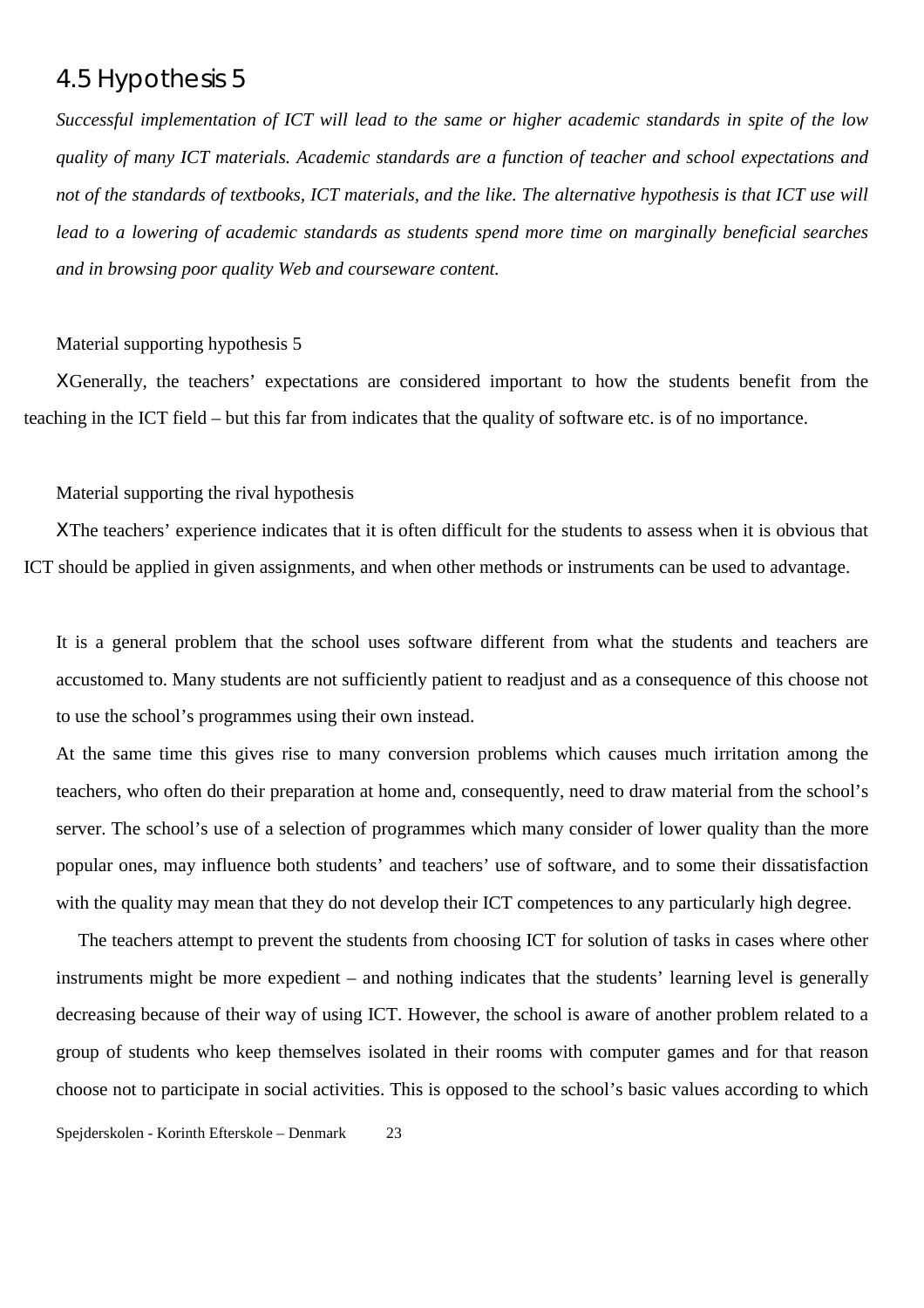it is attempted to strengthen the students' social competences, and therefore it is discussed whether free access to ICT in its present form is expedient, as, apparently, some students find this possibility difficult to manage.

On the background of the material from Spejderskolen - Korinth Efterskole there is no basis for confirming hypothesis 5 as regards the quality of the teaching material – the argumentation is in fact pointing in the opposite direction – however, it is probably possible to argument for a connection between the students' learning level and the expectations on the part of the school. As regards a possible inexpedient use of www etc. it is not the learning level that is primarily influenced, but rather the social life of the school.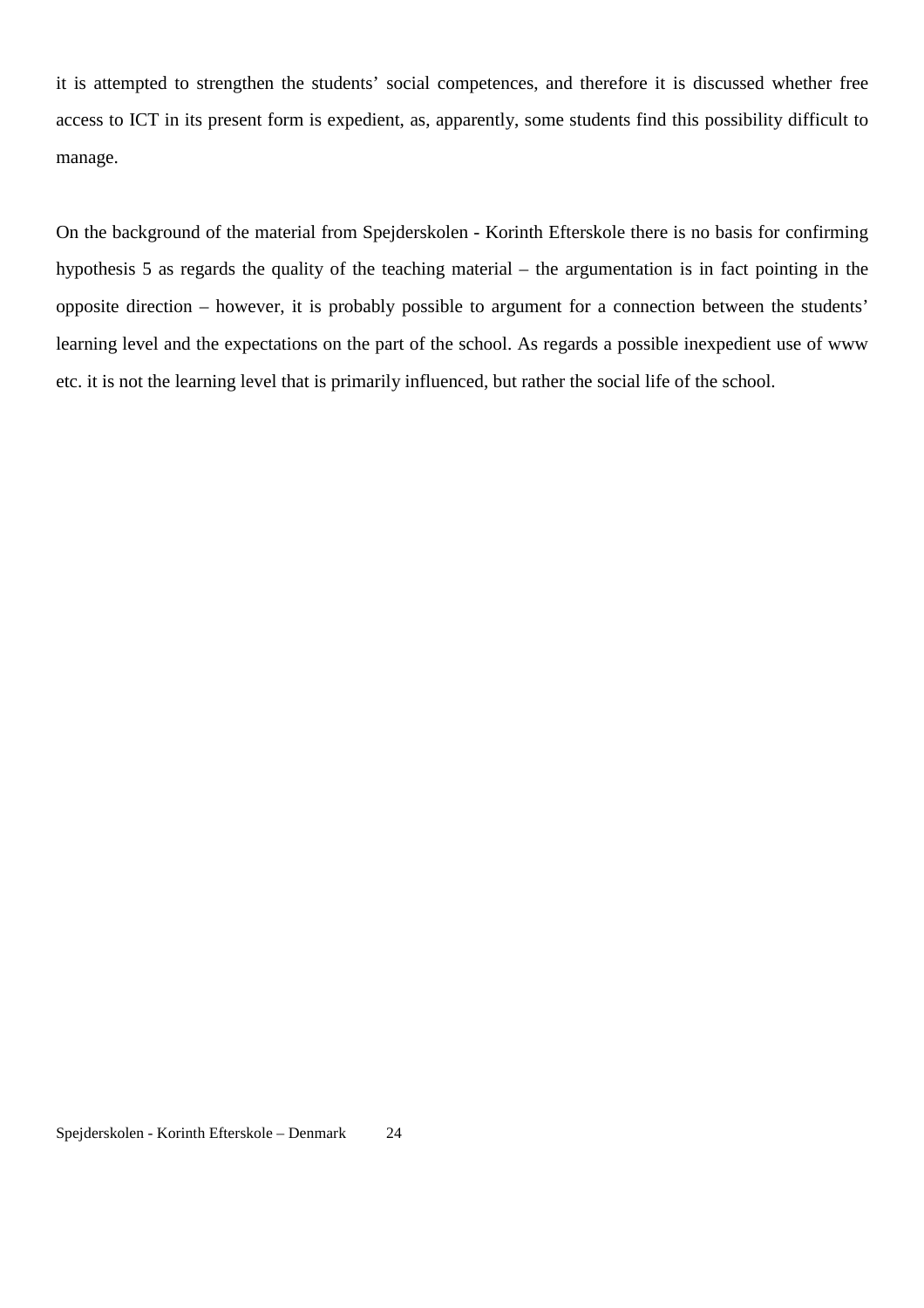# 5 The future

It is difficult to predict precisely where Spejderskolen - Korinth Efterskole is heading, as much depends on the change of principal. Nothing indicates that ICT will disappear completely from the programme, as there is general consensus as regards the justification of the media; however, sustenance of the present level will depend on many factors, among other things on the board's willingness to give ICT a high priority and authorize the expenses in connection with calling in technical assistance from the outside. Furthermore, it seems that time has come for a discussion on the future status of ICT at the school. The outcome of this discussion is not easy to tell, as it will lack the participation of the present principal who has a positive attitude to ICT. Also there is a task for the teachers and the future principal to discuss, how it is prevented that some students isolate themselves, and what might be offered as an alternative to ICT in the students' spare time.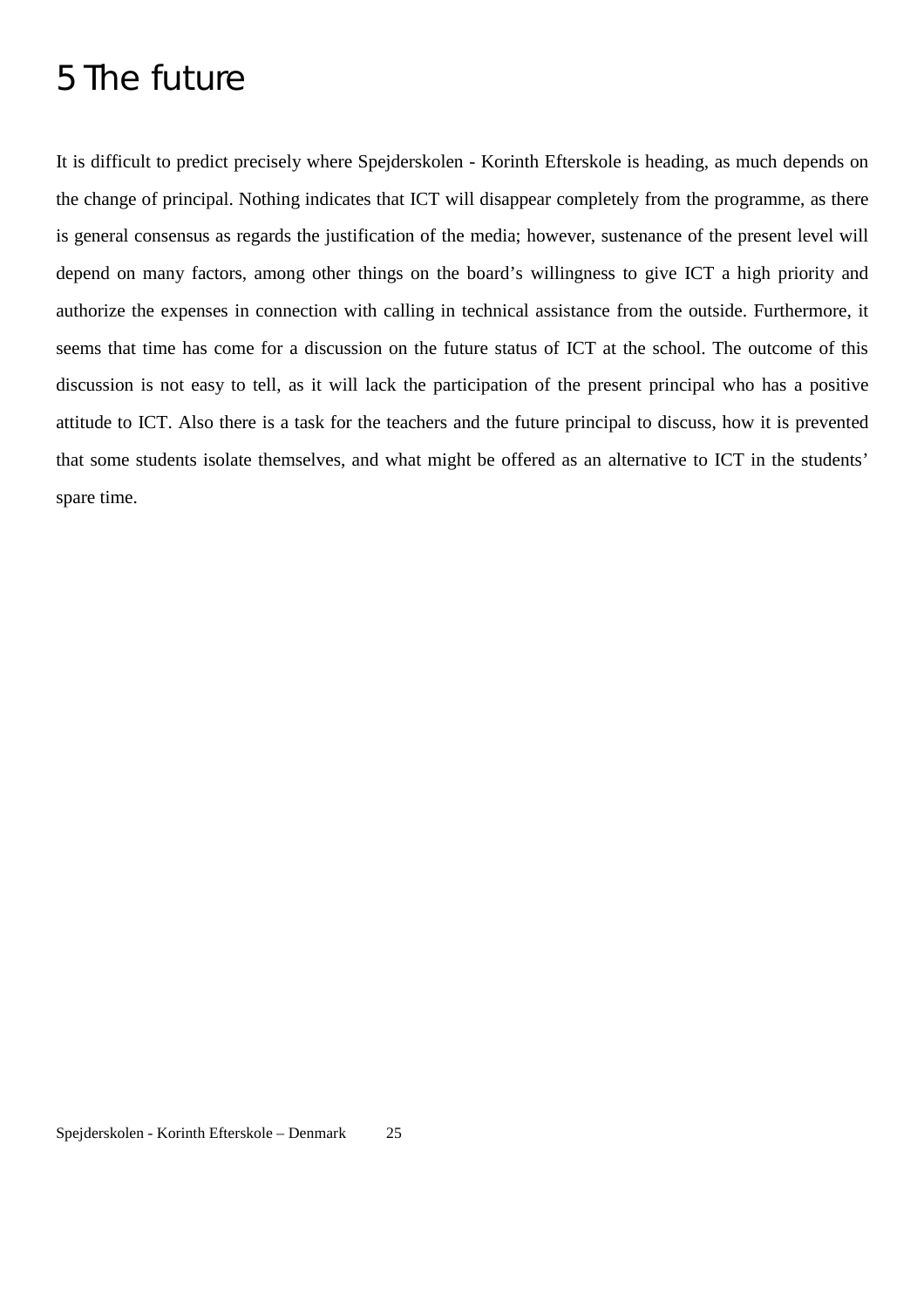# Appendix A

In Denmark the team behind 'Case studies – organisational change' comprised project leader Arne Carlsen, project researcher Lotte Broe and project assistants Lea Holst Spenceley and Ulla Milner Drewsen – all employees of The Danish University of Education. The study was carried through on the basis of the OECD/CERI design "A workbook for case studies of organisation change. Version 9b-August 8, 2000".

At an initial meeting the school was informed on the study in general, the requested amount of interviews, observations, additional material and the questionnaire part.

The school visit was carried through by the project assistants and lasted for five days. The programme was arranged by the school and consisted of one observation session of 60 minutes (only one teacher used ICT in his teaching during the week in question), and a total of 10 interviews.

The informants were: school principal (3 hours in 2 sessions), 5 teachers (45 min.), 3 groups of students, in total abt. 9 (30 min.). All the interviews were tape recorded and transcribed. Since none of the parents were living in the local area, it was attempted to make a telephone interview which, however, for various reasons was not carried through.

Out of 9 questionnaires 7 were answered. The school chose to let the answering of questionnaires be optional.

The additional material consisted of 8 appendixes comprising among other things a 'job ad' for students, (Appendix C), the school's status report and a consultant's report on ICT in the field of continuation schools.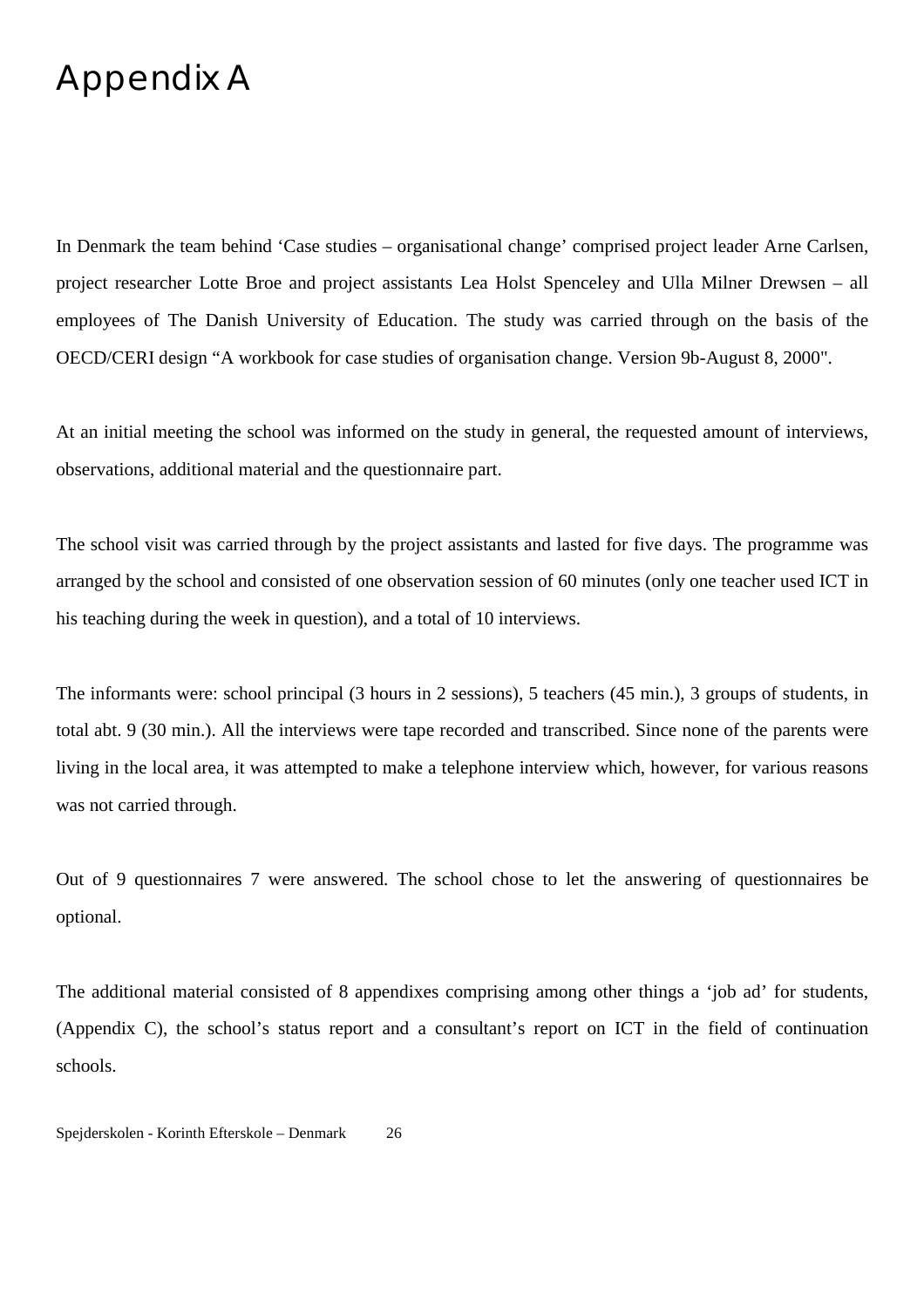# Appendix B

((Please insert Appendix B – Spejderskolen - Korinth Efterskole))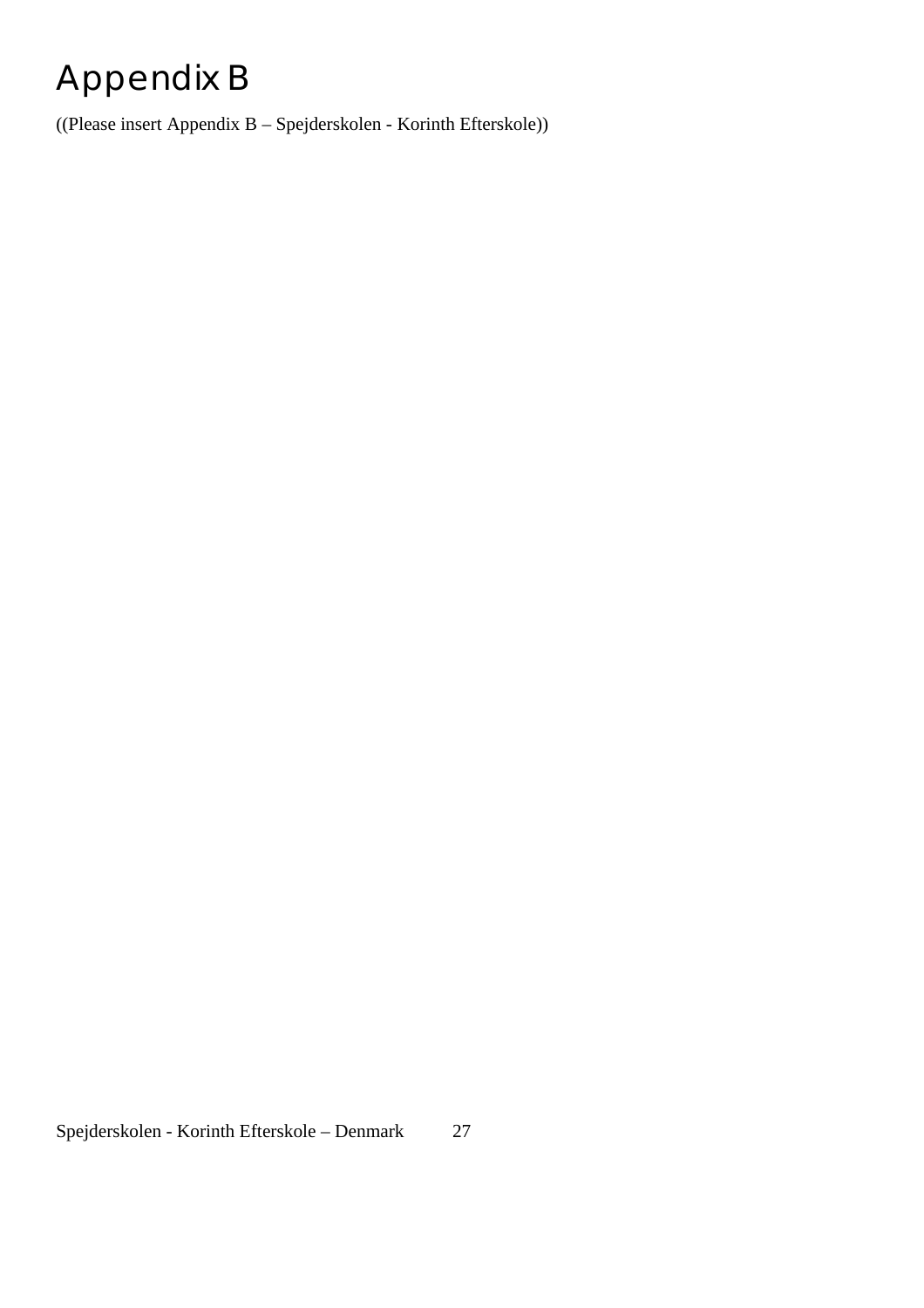# Appendix C

#### **Wanted: 2 system operators**

For maintenance of the student computers of School XX is wanted two system operators to be collectively in charge of soft- and hardware maintenance in concert with the principal.

#### Qualifications:

Χ A wide knowledge of Windows 95 and DOS including establishing of the system.ini and win.ini. Into Windows 95.

ΧKnowledge of the www and its service possibilities, especially www,ftp and mail. Knowledge on programming in HTML will be considered an advantage.

ΧMust be able to implement new programmes, detect errors and recover damaged software.

ΧMust have some knowledge of networking including TCP/IP.

ΧMust be able to offer guidance to peers in the use of computers in a sensible and systematic way without appearing obtrusive or superior.

ΧBe prepared to maintain a given level of security for protection of data.

Working hours: When need arises.

Salary: The contentment to be trusted with this responsibility and, hopefully, learn a lot about computers and people interacting.

Start: As soon as possible.

#### Applications should be addressed to the principal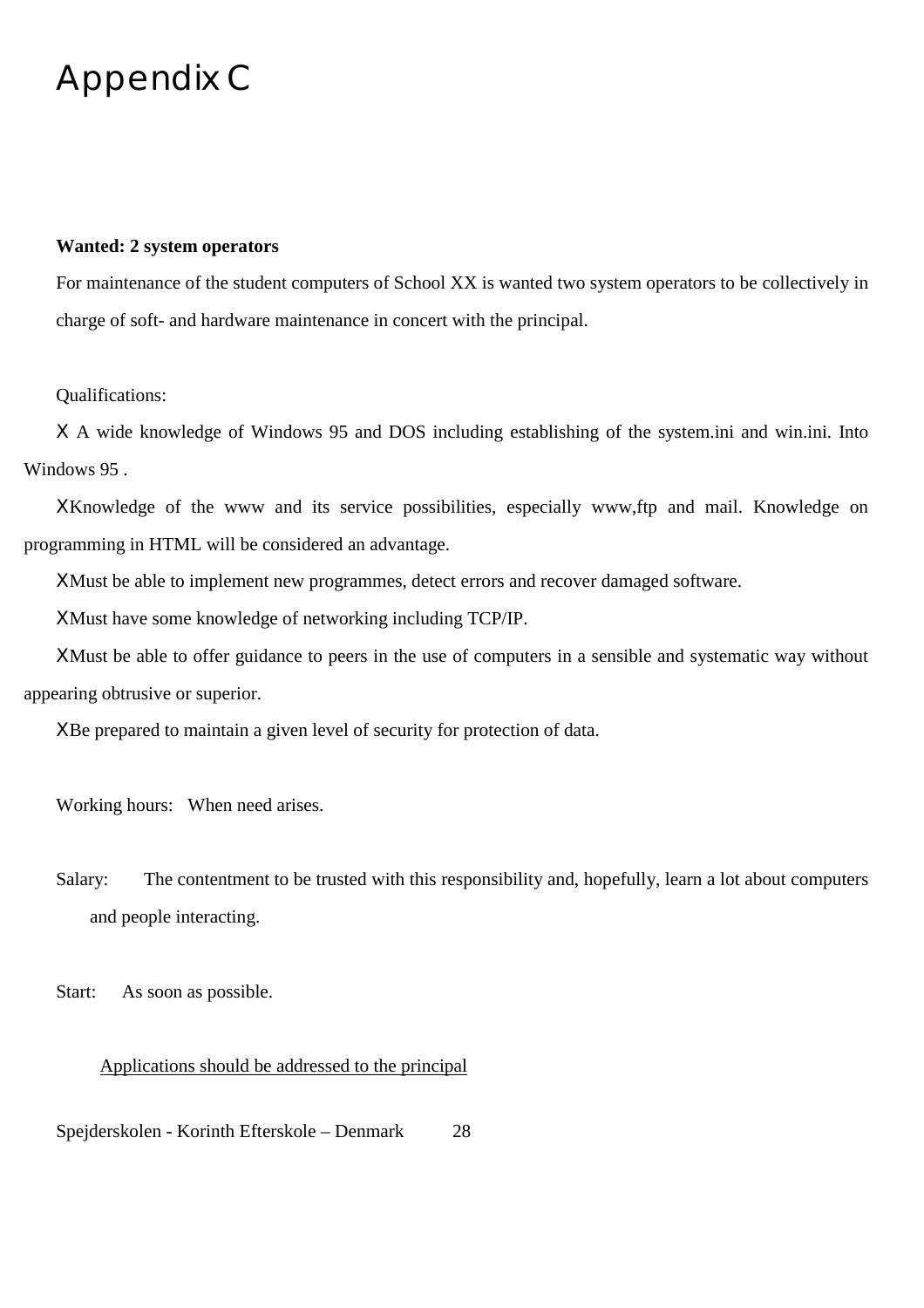Att. XXXXXX or via e-mail. Address = xxxx @ xxxx.edu.eu.org

Application must comprise a description of you and your qualifications and your reasons for application.

All applications are handled confidentially.

Latest date for application: Friday, August 25th.

School XX

Principal